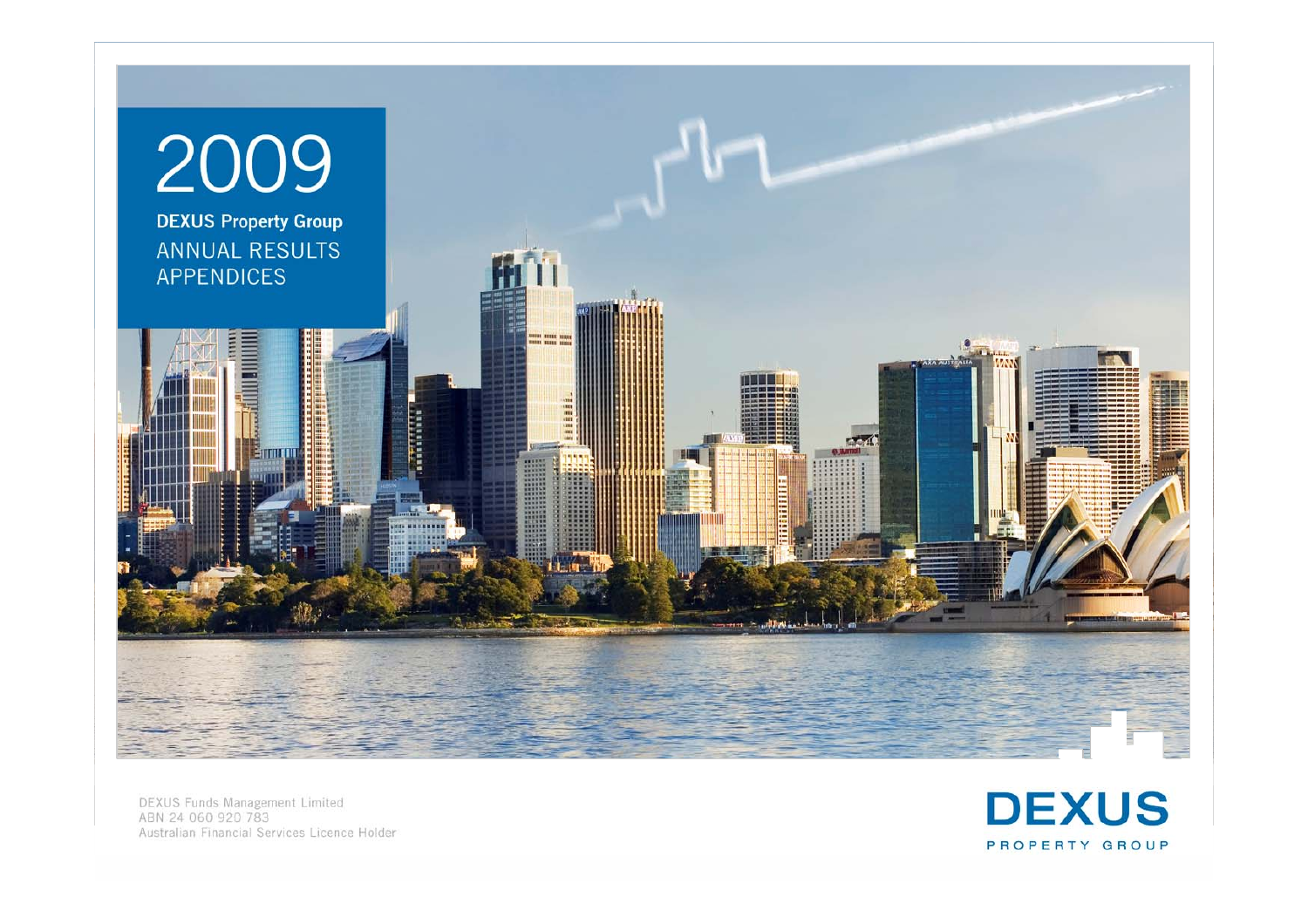#### **Index**

|                                        | Page  |
|----------------------------------------|-------|
| <b>Balance Sheet</b>                   | 43-44 |
| Income statement reconciliations       | 45-50 |
| Valuations                             | 51-53 |
| <b>FX</b> rates                        | 54    |
| Key financial risk management measures | 55    |
| Debt profile                           | 56-58 |
| Hedging                                | 59-60 |
| Cross currency swap maturity           | 61    |
| Portfolio composition                  | 62    |
| Acquisitions                           | 63    |
| Disposals                              | 64    |
| Developments                           | 65-67 |
| Whirlpool investment program           | 68    |
| Major tenants                          | 69-70 |
| Retail                                 | 71    |
| Lease expiry graphs                    | 72-75 |
| Glossary                               | 76    |
| Important information                  | 77-78 |

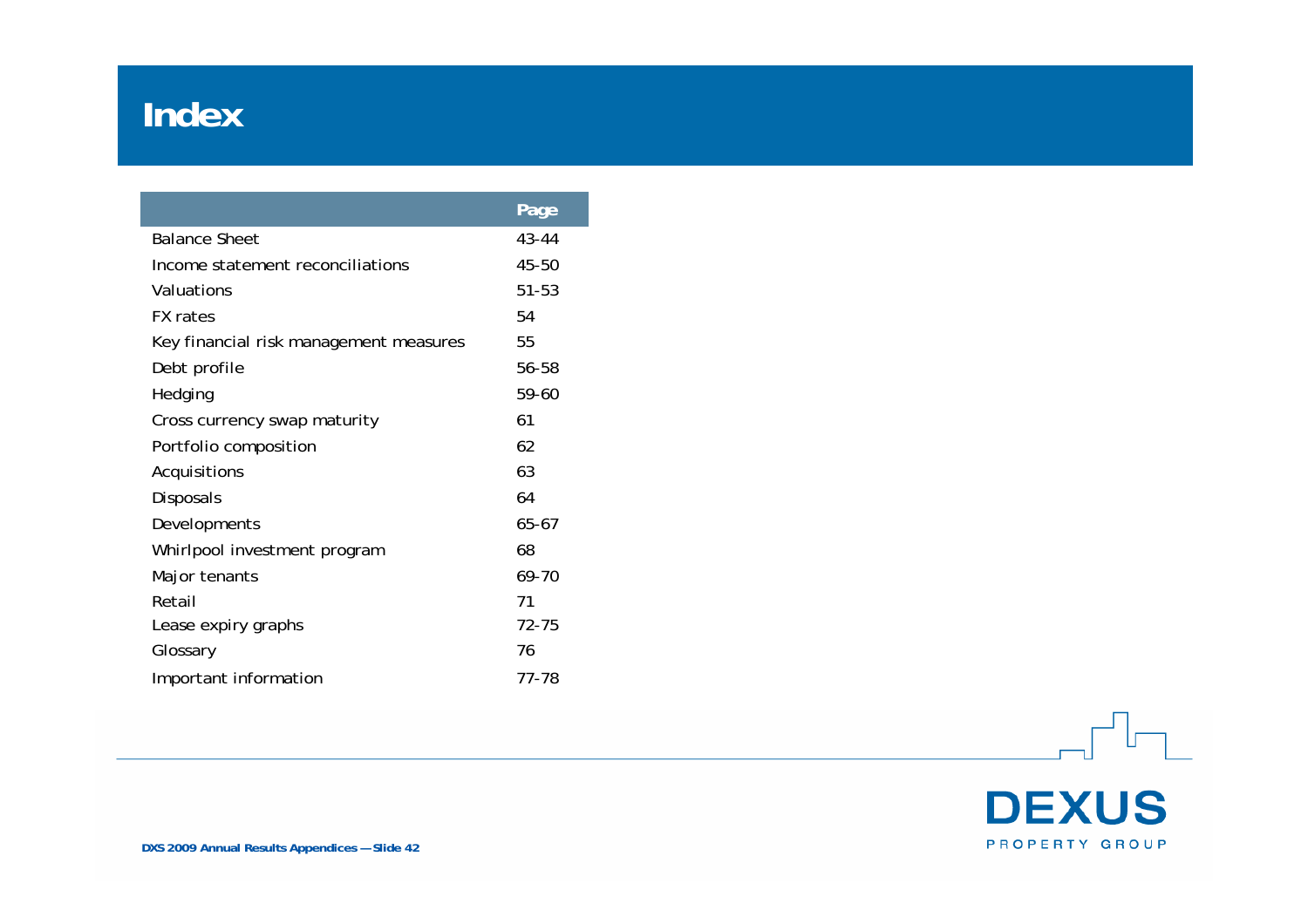#### **Balance sheet**

|                                                                  | June $2009$<br>$$^{\prime}$ m | <b>June 2008</b><br>$$^{\prime}$ m |
|------------------------------------------------------------------|-------------------------------|------------------------------------|
| Cash & receivables                                               | 120                           | 136                                |
| Property assets                                                  | 7,743                         | 8,738                              |
| Other (including derivative financial instruments & intangibles) | 488                           | 475                                |
| <b>Total assets</b>                                              | 8,351                         | 9,349                              |
| Payables & provisions                                            | 290                           | 323                                |
| Interest bearing liabilities                                     | 2,509                         | 3,007                              |
| Other (including derivative financial instruments)               | 406                           | 184                                |
| <b>Total liabilities</b>                                         | 3,205                         | 3,514                              |
| Less minority interest                                           | 207                           | 206                                |
| Less intangible assets                                           | 213                           | 255                                |
| Net tangible assets (after minority interest)                    | 4,726                         | 5,374                              |
|                                                                  |                               |                                    |
| NTA per security (excluding minority interest) (\$)              | 1.01                          | 1.77                               |
| Gearing (net of cash)                                            | 31.2%                         | 33.2%                              |



┰┱┧

 $\Box$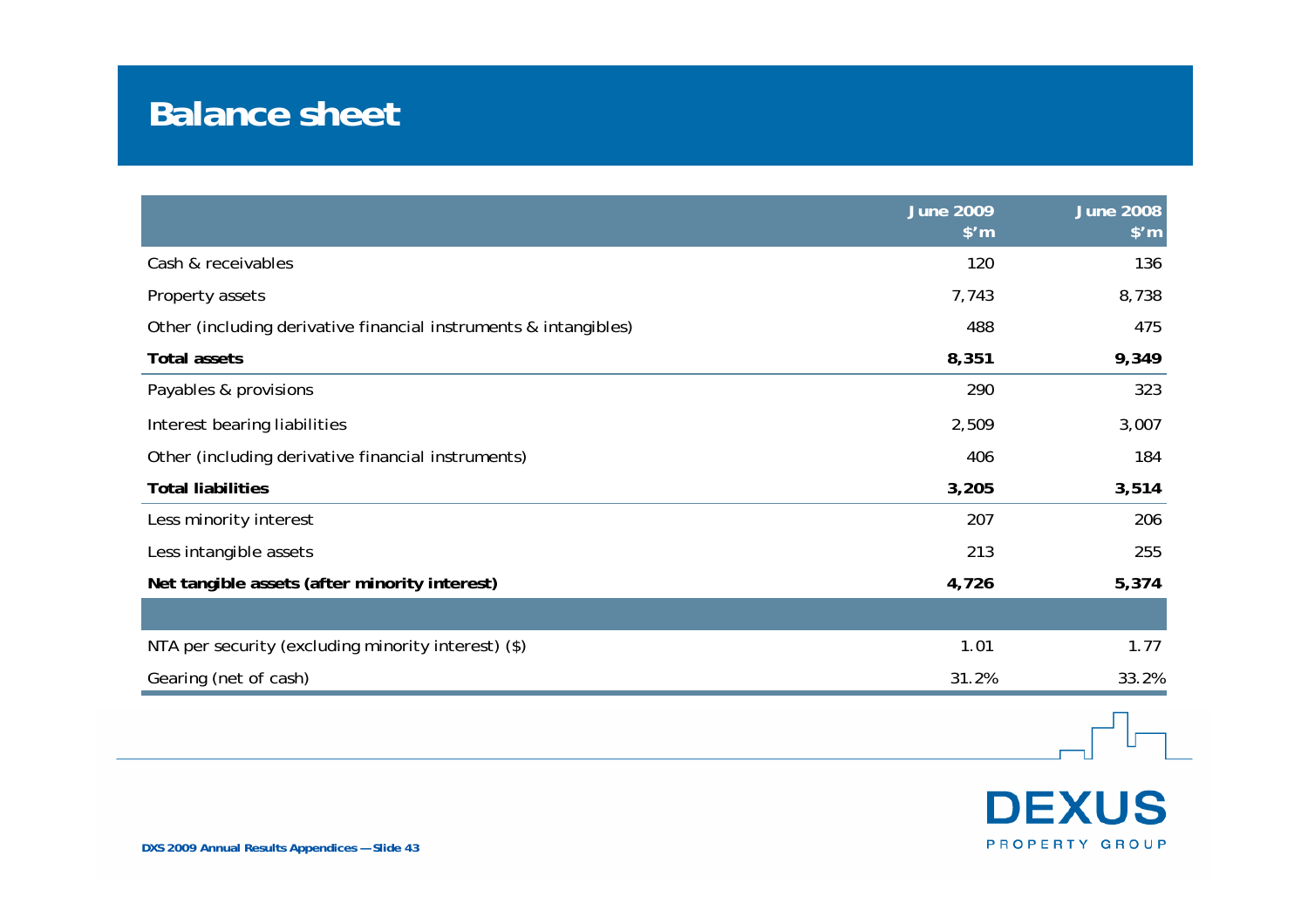#### **Net asset value composition**

- **Investment property devaluations of \$1.52 billion or 38 cents of NTA**
- **Impairment of PP&E of \$127 million or 4 cents of NTA**
- Mark to market losses on derivatives of \$244 million or 8 cents of NTA



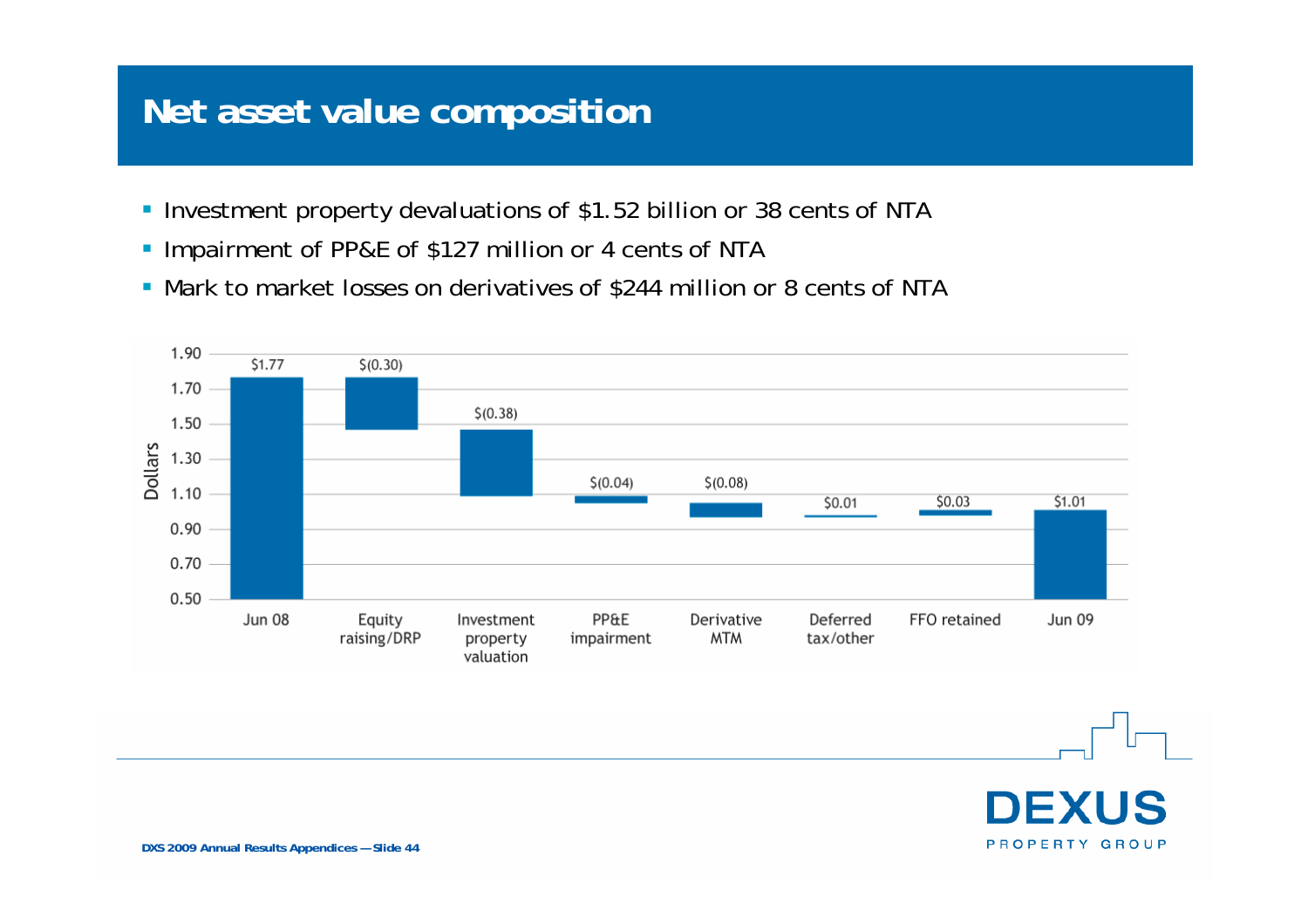#### **Income statement reconciliation**

|                                                                | June $2009$    |
|----------------------------------------------------------------|----------------|
|                                                                | $$^{\prime}$ m |
| Operating earnings                                             | 526.3          |
| Other income and expenses                                      | (14.1)         |
| <b>Operating EBIT</b>                                          | 512.2          |
| Net finance costs                                              | (158.5)        |
| Current income and withholding taxes                           | (9.5)          |
| Minority interests                                             | (3.7)          |
| Profit after tax and minority interests, before non-cash items | 340.5          |
| Revaluation of investment property                             | (1, 517.6)     |
| Impairment of PP&E                                             | (126.9)        |
| Impairment of management rights                                | (41.1)         |
| Impairment                                                     | (168.0)        |
| Unrealised MTM of derivatives                                  | (243.7)        |
| Deferred income and withholding taxes                          | 129.7          |
| Net profit attributable to stapled security holders            | (1, 459.1)     |
| <b>Funds from operations</b>                                   | 423.8          |

**DEXUS** PROPERTY GROUP

**DXS 2009 Annual Results Appendices — Slide 45**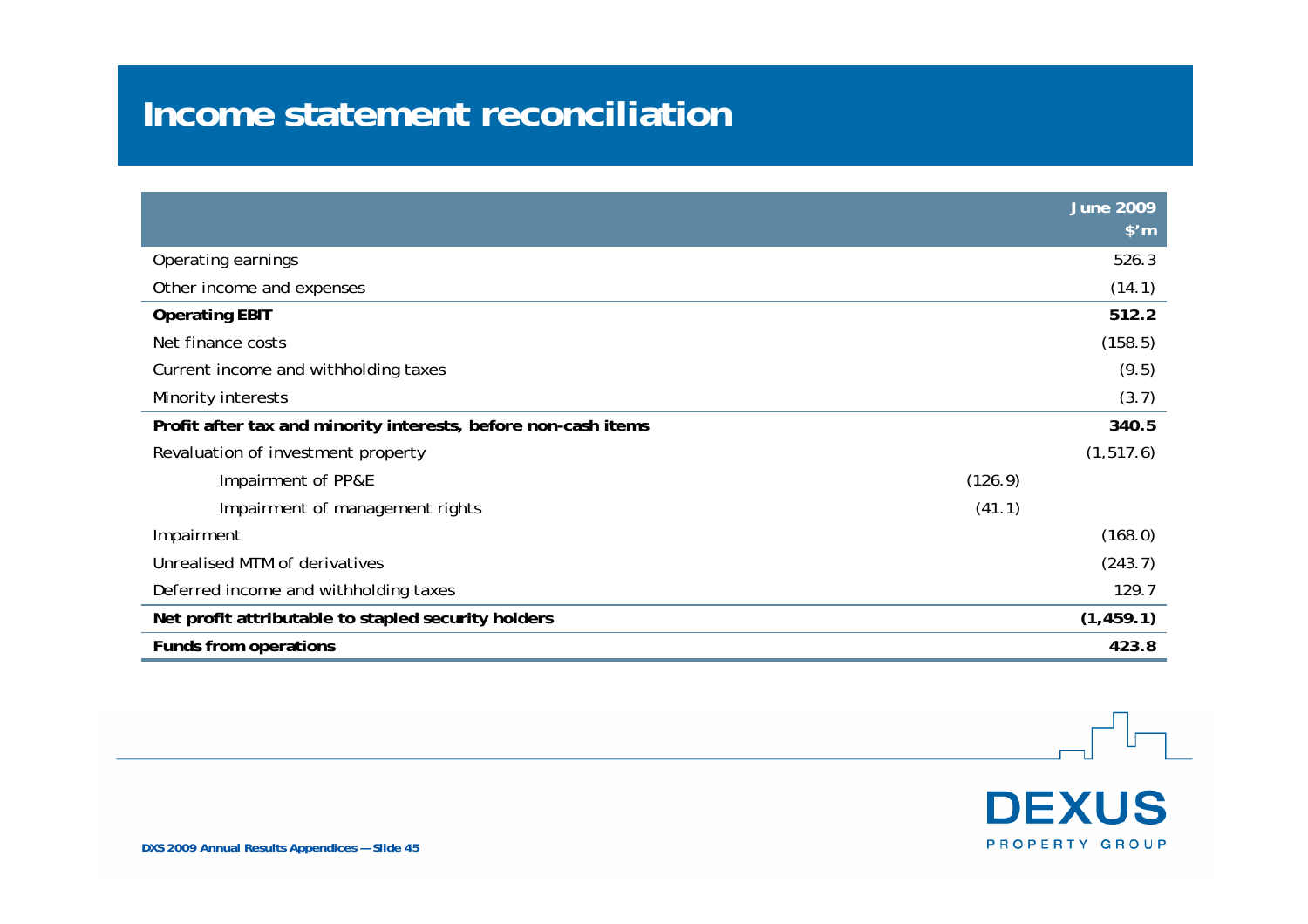# **Net property income reconciliation to P&L**

|                                                       | $J$ une 2009<br>$$^{\prime}$ m |
|-------------------------------------------------------|--------------------------------|
| Property revenue                                      | 708.5                          |
| Less: Property expenses                               | (174.5)                        |
| Plus: Net property income from equity a/c investments |                                |
| Less: Amortisation, depreciation and eliminations     | (6.0)                          |
| <b>Total NPI</b>                                      | 528.0                          |
| Represented by:                                       |                                |
| Office Australia/New Zealand                          | 246.8                          |
| Industrial Australia                                  | 109.2                          |
| Industrial International                              | 155.9                          |
| Retail                                                | 16.1                           |
| Total NPI by sector as reported                       | 528.0                          |
| Management EBIT                                       | 21.0                           |
| Development gains                                     |                                |
| Responsible entity fees                               | (22.7)                         |
| <b>Operating earnings</b>                             | 526.3                          |

**DEXUS** PROPERTY GROUP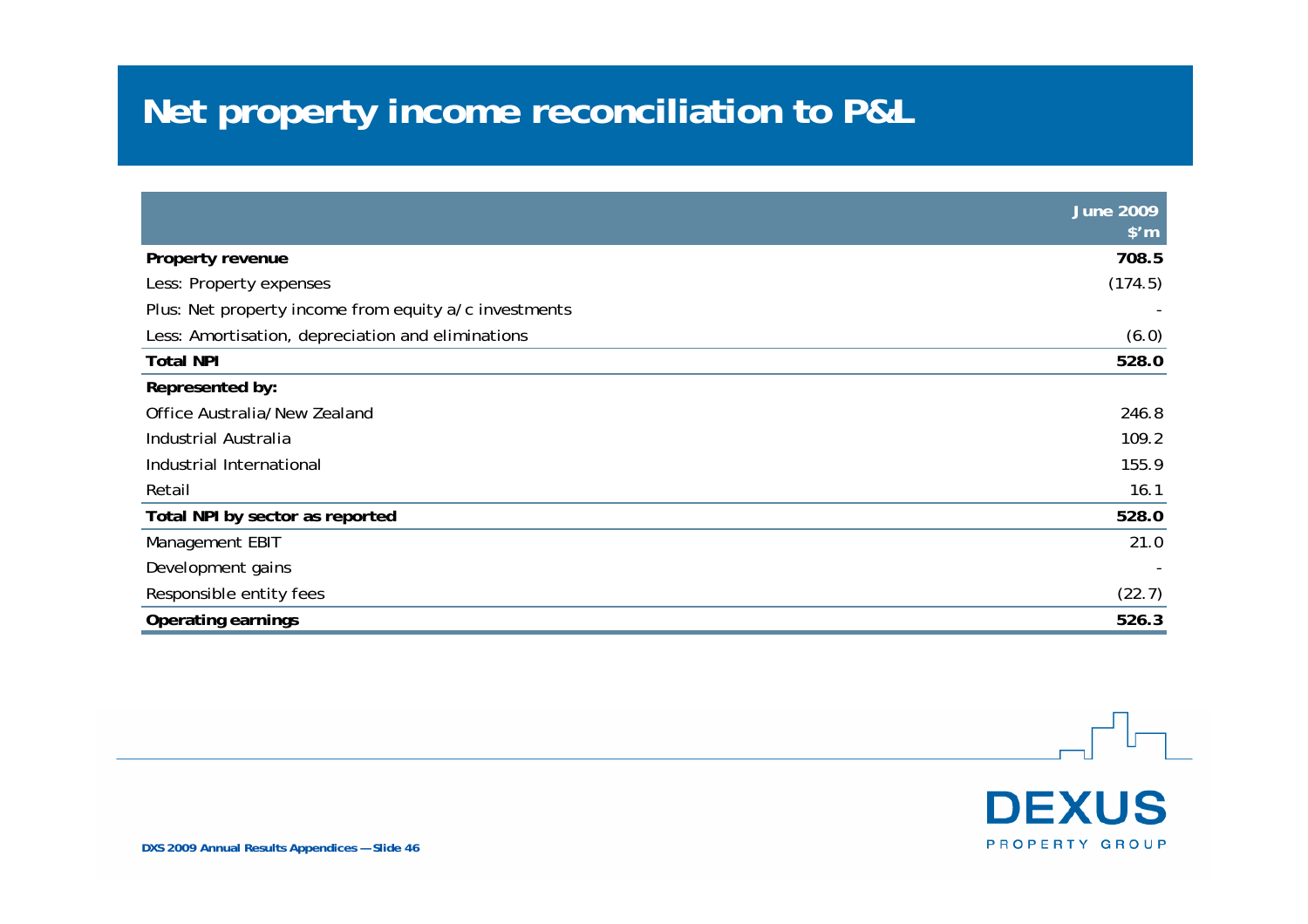#### **Interest reconciliation**

|                                                   |                | June $2009$    |
|---------------------------------------------------|----------------|----------------|
|                                                   | $$^{\prime}$ m | $$^{\prime}$ m |
| Interest paid/payable                             | 164.1          |                |
| Other finance costs                               | 5.6            |                |
| Interest expense                                  |                | 169.7          |
| Realised interest rate swaps                      | 27.1           |                |
| Unrealised interest rate swaps MTM                | 222.5          |                |
| Net fair value loss (gain) of interest rate swaps |                | 249.6          |
| Total interest expense                            |                | 419.3          |
| Less interest capitalised                         |                | (35.1)         |
| Finance costs                                     |                | 384.2          |
| Less: Unrealised interest rate swaps MTM          |                | (222.5)        |
| Less: Interest income                             |                | (3.2)          |
| Net finance costs                                 |                | 158.5          |

**DEXUS** 

PROPERTY GROUP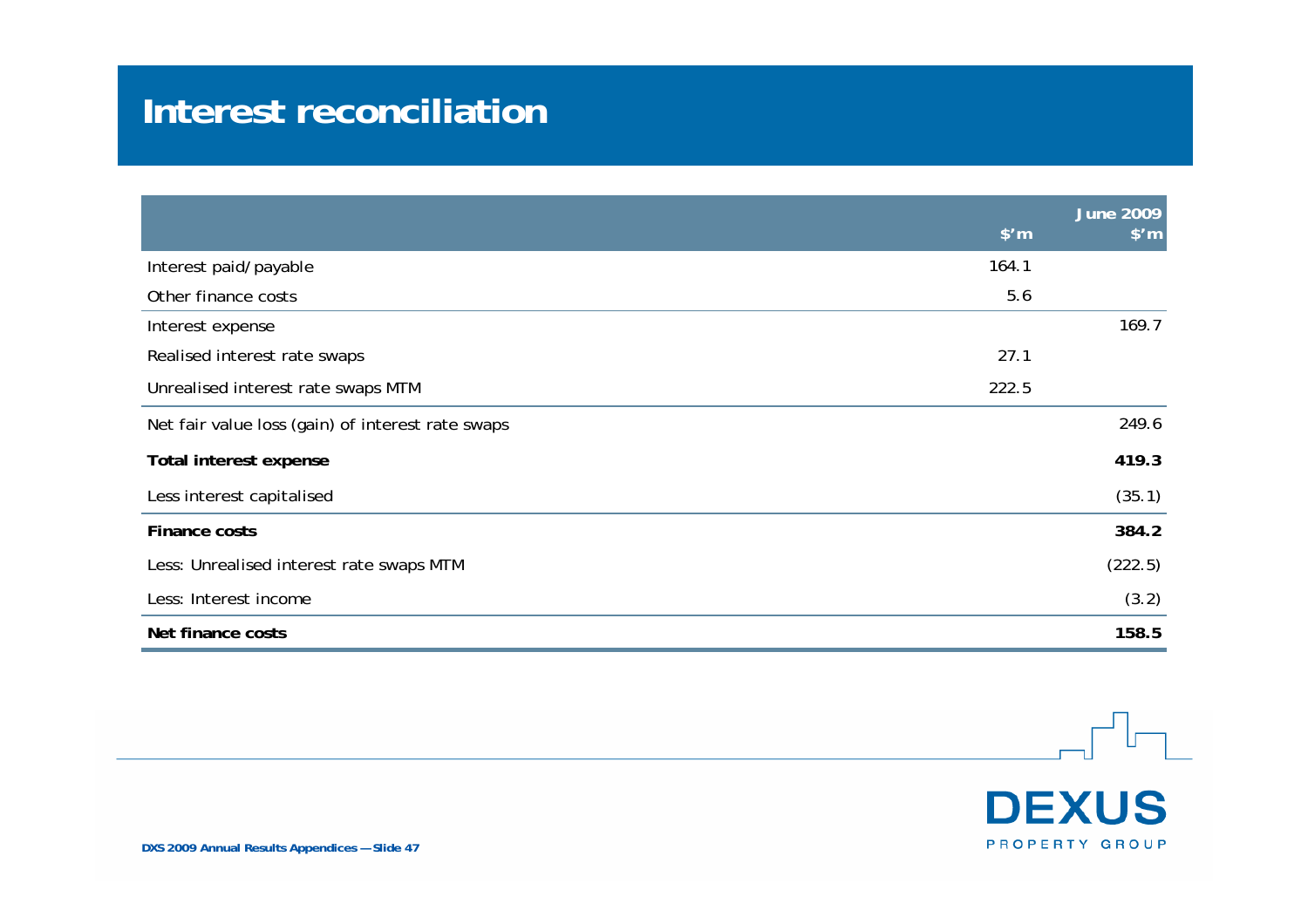#### **Profit to funds from operations reconciliation**

|                                                      | Group<br>Consolidated    | Property<br>revals/<br>impairmt | Mamt<br>rights<br>impairmt | <b>MTM</b><br>derivs<br>& FX | Depr'n &<br>amort'n | Straight<br>line rent<br>adjust | tax     | Deferred P/L on sale | <b>RENTS</b><br>of invest capital distn | Other | <b>Distributable</b><br>earnings |
|------------------------------------------------------|--------------------------|---------------------------------|----------------------------|------------------------------|---------------------|---------------------------------|---------|----------------------|-----------------------------------------|-------|----------------------------------|
|                                                      |                          |                                 |                            |                              |                     |                                 |         | prop                 |                                         |       |                                  |
| Revenue from ordinary activities<br>Property revenue | 708.5                    |                                 |                            |                              | 31.7                | (3.7)                           |         |                      |                                         |       | 736.5                            |
| Interest revenue                                     | 3.2                      |                                 |                            |                              |                     |                                 |         |                      |                                         |       | 3.2                              |
| Management fees                                      | 63.7                     |                                 |                            |                              |                     |                                 |         |                      |                                         |       | 63.7                             |
| Net foreign exchange gain                            | 2.2                      |                                 |                            |                              |                     |                                 |         |                      |                                         | (0.5) | 1.7                              |
| Other income                                         | 0.4                      |                                 |                            |                              |                     |                                 |         |                      |                                         |       | 0.4                              |
| <b>Total income</b>                                  | 778.0                    |                                 |                            |                              |                     |                                 |         |                      |                                         |       | 805.5                            |
| Expenses                                             |                          |                                 |                            |                              |                     |                                 |         |                      |                                         |       |                                  |
| Property expenses                                    | (174.5)                  |                                 |                            |                              |                     |                                 |         |                      |                                         |       | (174.5)                          |
| Finance costs                                        | (384.2)                  |                                 |                            | 222.5                        |                     |                                 |         |                      |                                         |       | (161.7)                          |
| Net fair value loss of investment properties         | (1, 517.6)               | 1.517.6                         |                            |                              |                     |                                 |         |                      |                                         |       |                                  |
| Net loss on sale of investment properties            | (1.9)                    |                                 |                            |                              |                     |                                 |         | 1.9                  |                                         |       |                                  |
| Net loss on sale of investments                      | (0.5)                    |                                 |                            |                              |                     |                                 |         | 0.5                  |                                         |       |                                  |
| Net fair value loss of derivatives                   | (21.2)                   |                                 |                            | 21.2                         |                     |                                 |         |                      |                                         |       |                                  |
| Depreciation                                         | (4.7)                    |                                 |                            |                              | 2.3                 |                                 |         |                      |                                         |       | (2.4)                            |
| Impairment                                           | (168.2)                  | 126.9                           | 41.1                       |                              |                     |                                 |         |                      |                                         | 0.2   |                                  |
| Compensation related expenses                        | (59.3)                   |                                 |                            |                              |                     |                                 |         |                      |                                         |       | (59.3)                           |
| Other expenses                                       | (21.5)                   |                                 |                            |                              |                     |                                 |         |                      |                                         |       | (21.5)                           |
| <b>Total expenses</b>                                | (2, 353.6)               |                                 |                            |                              |                     |                                 |         |                      |                                         |       | (419.4)                          |
| Profit before tax                                    | (1, 575.6)               |                                 |                            |                              |                     |                                 |         |                      |                                         |       | 386.1                            |
| Tax expense                                          |                          |                                 |                            |                              |                     |                                 |         |                      |                                         |       |                                  |
| Income tax benefit/(expense)                         | (12.6)                   |                                 |                            |                              |                     |                                 | 5.5     |                      |                                         |       | (7.1)                            |
| Withholding tax benefit/(expense)                    | 132.8                    |                                 |                            |                              |                     |                                 | (135.2) |                      |                                         |       | (2.4)                            |
| Total tax benefit/(expense)                          | 120.2                    |                                 |                            |                              |                     |                                 |         |                      |                                         |       | (9.5)                            |
| Net profit attributable to other minority interests  | (3.7)                    |                                 |                            |                              |                     |                                 |         |                      | (10.0)                                  |       | (13.7)                           |
| Translation of FX for hedge rates and other          | $\overline{\phantom{0}}$ |                                 |                            |                              |                     |                                 |         |                      |                                         | 1.6   | 1.6                              |
| Cum-distribution adjustment                          | $\qquad \qquad -$        |                                 |                            |                              |                     |                                 |         |                      |                                         | 59.3  | 59.3                             |
| Profit after tax and minority interest               | (1, 459.1)               | 1.644.5                         | 41.1                       | 243.7                        | 34.0                | (3.7)                           | (129.7) | 2.4                  | (10.0)                                  | 60.6  | 423.8                            |
| Distribution (70% of FFO)                            |                          |                                 |                            |                              |                     |                                 |         |                      |                                         |       | 296.7                            |
| Weighted securities for distribution (million)       |                          |                                 |                            |                              |                     |                                 |         |                      |                                         |       | 4,063.8                          |
| Distribution per security (cents)                    |                          |                                 |                            |                              |                     |                                 |         |                      |                                         |       | 7.30                             |

Link to http://www.dexus.com/Investor-Centre/DXS/Property-Synopsis for the excel spreadsheet

**DEXUS** PROPERTY GROUP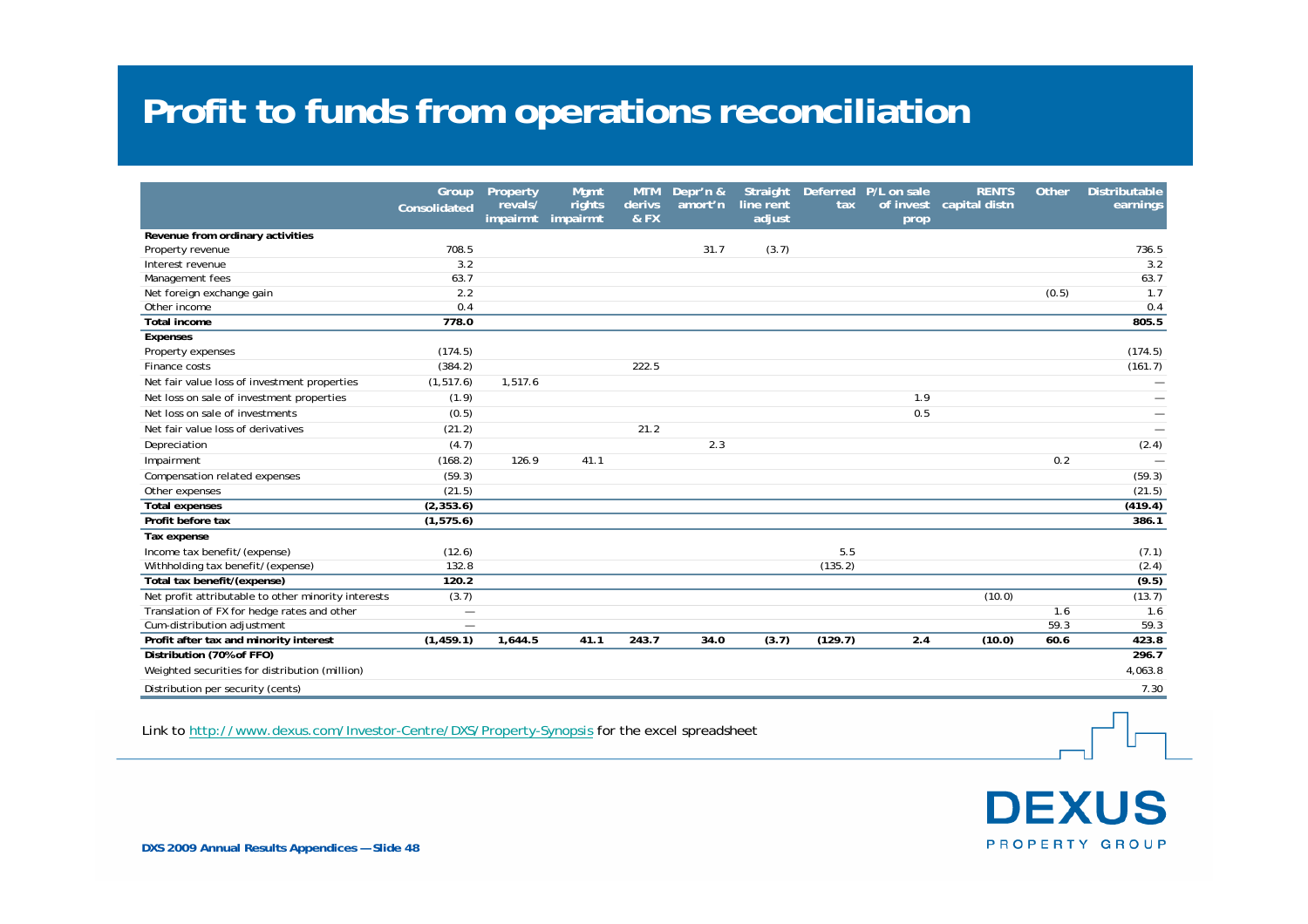#### **Operating cash flow retained reconciliation**

|                                                           |                | June 09<br>$$^{\prime}$ m |
|-----------------------------------------------------------|----------------|---------------------------|
| Funds from operations, before cum-distribution adjustment |                | 364.5                     |
| Funds from operations retained at 30%                     | $\overline{A}$ | 109.4                     |
|                                                           |                |                           |
| Distribution payable, after cum-distribution adjustment   |                | 296.7                     |
| Natural DRP take up at 30% (approx)                       | B              | 89.0                      |
|                                                           |                |                           |
| FFO retained plus DRP take up                             | $A + B$        | 198.4                     |
| Maintenance and leasing capex paid <sup>1</sup>           |                | (104.0)                   |
| Capitalised interest paid                                 |                | (35.1)                    |
| Cum-distribution adjustment paid <sup>2</sup>             |                | (29.1)                    |
| Operating cash flow retained <sup>3</sup>                 |                | 30.2                      |

1. Excludes non-cash rent free incentives

2. Adjusted for amount retained and DRP take up (ie. \$59.3m x 70% less DRP of 30%)<br>3. Operating cash flow retained is based on FFO rather than direct cash and is not adju

3. Operating cash flow retained is based on FFO rather than direct cash and is not adjusted for certain non cash items such as rent free income and related amortisation, leasing fee amortisation, depreciation and bad debt provisions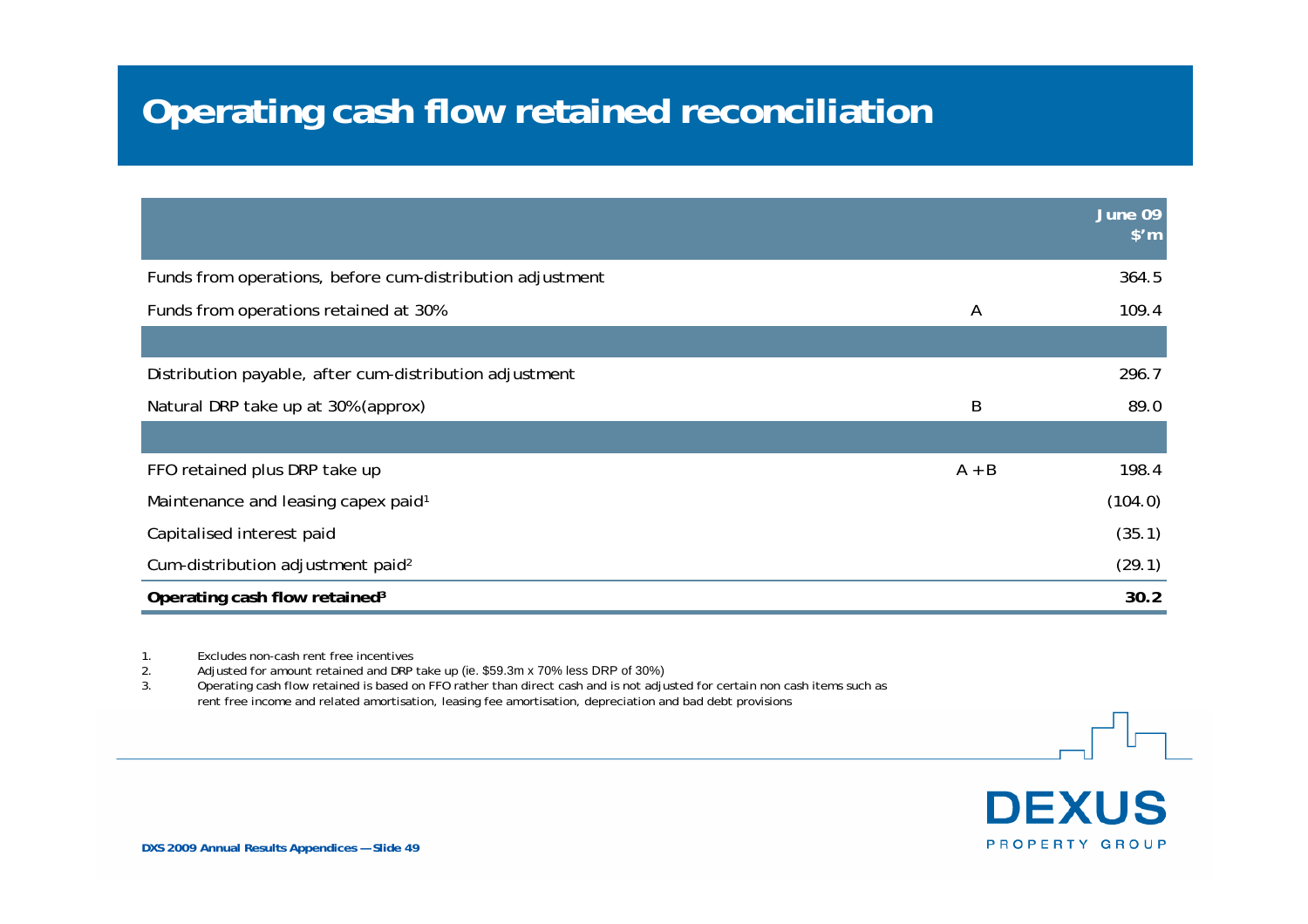# **Funds management contribution**

|                                                   | <b>June 2009</b><br>$$^{\prime}$ m |
|---------------------------------------------------|------------------------------------|
| Internal Responsible Entity fee revenue (at cost) | 22.7                               |
| Third party management fees and other revenue     | 72.1                               |
| Compensation related expenses <sup>1</sup>        | (59.3)                             |
| Other expenses                                    | (14.5)                             |
| <b>Management EBIT</b>                            | 21.0                               |
| Net interest expense                              | (8.2)                              |
| Tax expense                                       | (3.9)                              |
| Net income after tax                              | 8.9                                |

1. Compensation related expenses includes all staff cost for DEXUS Group, including costs which are recoverable

Note: the Jun 08 period is not comparable due to the internalisation on 21 Feb 08

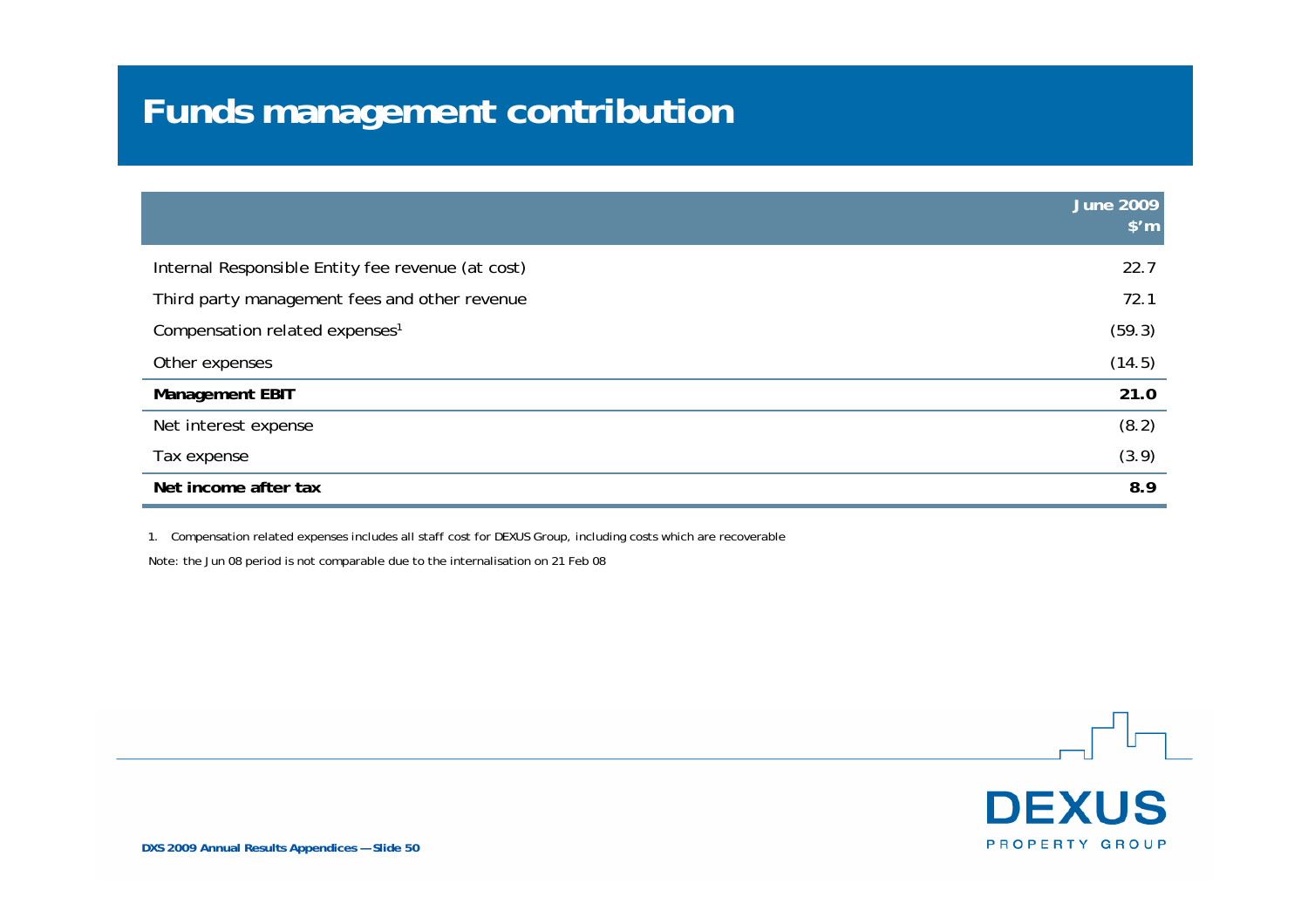#### **Valuation metrics**

|                                        | Cap rate<br><b>Jun 09</b><br>% | Cap rate<br><b>Jun 08</b><br>% | Cap rate<br>change<br>bps | <b>IRR</b><br>Jun 09<br>% | <b>IRR</b><br><b>Jun 08</b><br>$\frac{9}{6}$ | <b>IRR</b><br>change<br>bps | Annual<br><b>Devaluation</b><br>Change <sup>1</sup> $%$ |
|----------------------------------------|--------------------------------|--------------------------------|---------------------------|---------------------------|----------------------------------------------|-----------------------------|---------------------------------------------------------|
| Australian office                      | 7.7                            | 6.4                            | 130                       | 9.0                       | 8.5                                          | 50                          | (13.0%)                                                 |
| Australian industrial                  | 8.8                            | 7.5                            | 130                       | 9.9                       | 8.8                                          | 110                         | (13.1%)                                                 |
| Australian retail                      | 6.8                            | 5.8                            | 100                       | 9.0                       | 8.5                                          | 50                          | $(4.0\%)$                                               |
| North American industrial <sup>2</sup> | 8.2                            | 6.9                            | 130                       | 9.4                       | 7.7                                          | 170                         | (27.0%)                                                 |
| European industrial                    | 8.1                            | 6.4                            | 170                       | 8.8                       | 7.4                                          | 140                         | (28.3%)                                                 |
| Total                                  | 8.0                            | 6.7                            | 130                       | 9.2                       | 8.3                                          | 110                         | $(16.7%)$ <sup>3</sup>                                  |

1. Annual devaluation includes investment property, PP&E and investments accounted for using the equity method

2. Stabilised cap rate used for North American Industrial

3. Devaluation change has been calculated in base currency and weighed using the closing FX rate. When calculated using AUD equivalents, the devaluation change is (17.5%)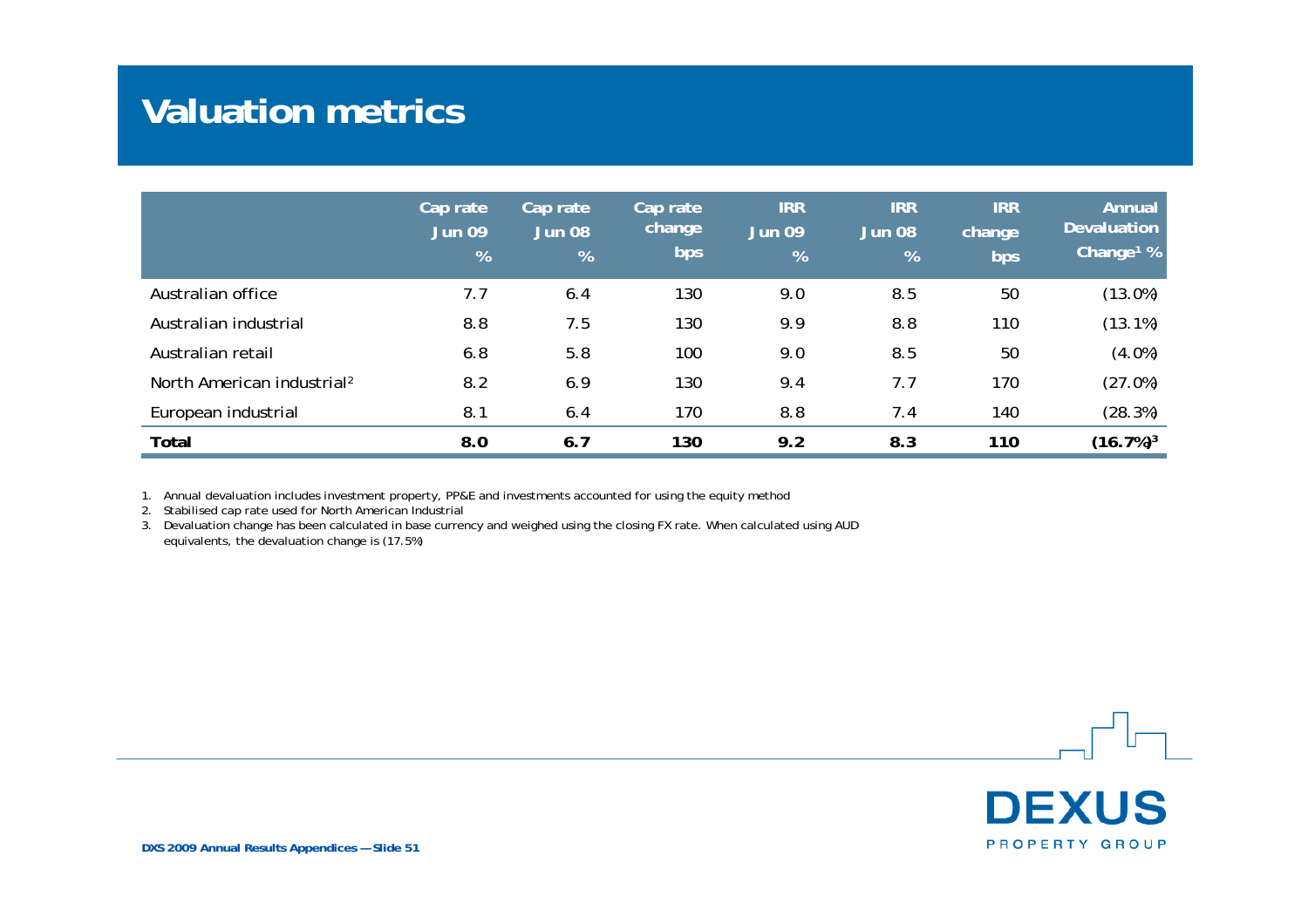#### **External revaluation summary**

| <b>Property sector</b>                   | % of book value<br>externally valued | Valuation | <b>External</b><br>Revaluation | Revaluation<br>Impairment | <b>Previous</b><br>book value | Change in<br>book value <sup>1</sup> | Portfolio<br>average<br>cap rate <sup>2</sup> |
|------------------------------------------|--------------------------------------|-----------|--------------------------------|---------------------------|-------------------------------|--------------------------------------|-----------------------------------------------|
|                                          |                                      | (\$m)     | (\$m)                          | (\$m)                     | (\$m)                         | %                                    | %                                             |
| <b>Office</b>                            |                                      |           |                                |                           |                               |                                      |                                               |
| Australia - NSW                          | 58.4                                 | 1,571     | (274)                          | (15)                      | 1,860                         | (15.5)                               | 7.3                                           |
| Australia - VIC                          | 100.0                                | 566       | (46)                           |                           | 612                           | (7.5)                                | 8.5                                           |
| Australia - ACT                          |                                      |           |                                |                           |                               |                                      | 8.4                                           |
| Australia - WA                           |                                      |           |                                |                           |                               | —                                    | 8.5                                           |
| New Zealand                              |                                      |           |                                |                           |                               | —                                    | $8.0\,$                                       |
| <b>Total Office</b>                      | 53.9                                 | 2,137     | (320)                          | (15)                      | 2,472                         | (13.6)                               | 7.7                                           |
| Industrial                               |                                      |           |                                |                           |                               |                                      |                                               |
| New South Wales                          | 43.2                                 | 354       | (65)                           |                           | 419                           | (15.6)                               | 8.8                                           |
| Victoria                                 | 25.0                                 | 149       | (18)                           |                           | 167                           | (10.8)                               | 8.9                                           |
| South Australia                          | 100.0                                | 26        |                                |                           | 26                            |                                      | 9.3                                           |
| Queensland                               |                                      |           |                                |                           |                               | —                                    | 8.5                                           |
| Western Australia                        |                                      |           |                                |                           |                               | —                                    | 9.0                                           |
| Sub-total Industrial - Australia         | 35.1                                 | 529       | (83)                           | $\overline{\phantom{m}}$  | 612                           | (13.6)                               | 8.8                                           |
| North America                            | 100.0                                | 1,674     | (620)                          | (78)                      | 2,372                         | (27.0)                               | 8.2                                           |
| Europe                                   | 100.0                                | 241       | (104)                          |                           | 345                           | (28.3)                               | 8.1                                           |
| <b>Total Industrial</b>                  | 71.5                                 | 2,444     | (807)                          | (78)                      | 3,329                         | (24.6)                               | 8.5                                           |
| Retail                                   |                                      | —         |                                |                           |                               | $\overline{\phantom{0}}$             | 6.8                                           |
| Total investment properties <sup>3</sup> | 59.8                                 | 4,581     | (1, 127)                       | (93)                      | 5,801                         | (19.8)                               | 8.0                                           |

1. Change in book value has been calculated in base currency and weighed using the closing FX rate

2. Average cap rate for total portfolio including external and internal valuations

3. Includes PP&E impairments, excludes investments accounted for using the equity method.

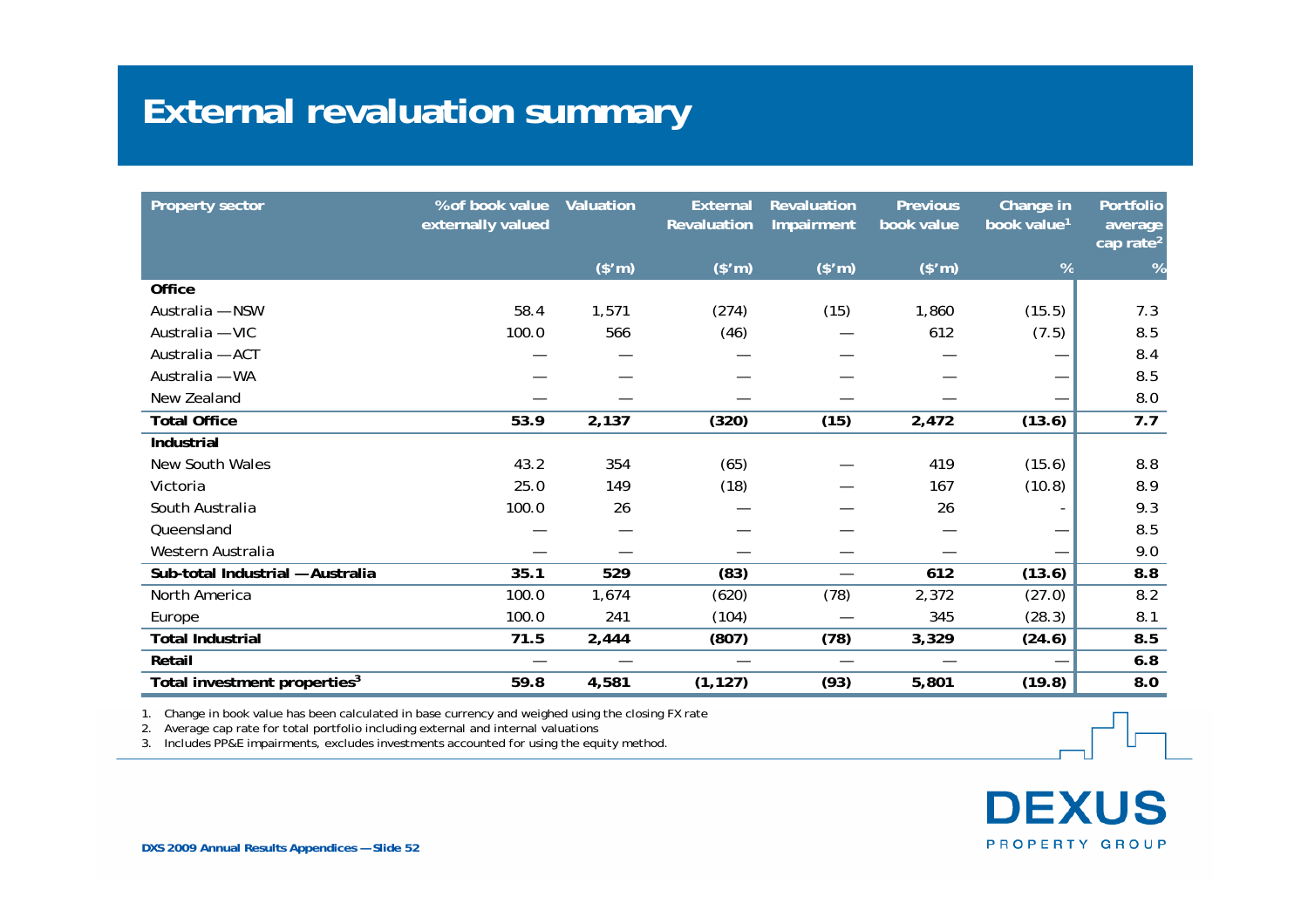# **Revaluation summary**

|                                          | <b>Office</b><br>$$^{\prime}$ m | <b>Industrial</b><br>$$^{\prime}$ m | Retail<br>$$^{\prime}$ m | <b>North America</b><br>$$^{\prime}$ m | Europe<br>$$^{\prime}$ m | <b>Total</b><br>$$^{\prime}$ m |
|------------------------------------------|---------------------------------|-------------------------------------|--------------------------|----------------------------------------|--------------------------|--------------------------------|
| P&L Revaluations - investment properties |                                 |                                     |                          |                                        |                          |                                |
| <b>External valuations</b>               | (320)                           | (83)                                |                          | (620)                                  | (104)                    | (1, 127)                       |
| Internal valuations                      | (269)                           | (110)                               | (11)                     |                                        |                          | (390)                          |
| Sub total                                | (589)                           | (193)                               | (11)                     | (620)                                  | (104)                    | (1, 517)                       |
| P&L revaluations - PP&E                  |                                 |                                     |                          |                                        |                          |                                |
| <b>External valuations</b>               | (15)                            |                                     |                          | (78)                                   |                          | (93)                           |
| Internal valuations                      | (1)                             | (33)                                |                          |                                        |                          | (34)                           |
| Sub total                                | (16)                            | (33)                                |                          | (78)                                   |                          | (127)                          |
| <b>Total P&amp;L revaluations</b>        | (605)                           | (226)                               | (11)                     | (698)                                  | (104)                    | (1,644)                        |
| Carry value - investment properties      |                                 |                                     |                          |                                        |                          |                                |
| <b>Externally revalued</b>               | 2,119                           | 529                                 |                          | 1,600                                  | 241                      | 4,489                          |
| Internally revalued                      | 1,639                           | 766                                 | 270                      |                                        | $\overline{\phantom{0}}$ | 2,675                          |
| Sub total                                | 3,758                           | 1,295                               | 270                      | 1,600                                  | 241                      | 7,164                          |
| Carry value PP&E                         |                                 |                                     |                          |                                        |                          |                                |
| <b>Externally revalued</b>               | 18                              |                                     |                          | 74                                     |                          | 92                             |
| Internally revalued <sup>1</sup>         | 186                             | 210                                 |                          |                                        |                          | 396                            |
| Sub total                                | 204                             | 210                                 |                          | 74                                     |                          | 488                            |
| Carry value - equity accounted           |                                 |                                     |                          |                                        |                          |                                |
| <b>Externally revalued</b>               |                                 |                                     |                          |                                        |                          |                                |
| Internally revalued                      | 85                              |                                     |                          |                                        |                          | 85                             |
| Sub total                                | 85                              |                                     |                          |                                        |                          | 85                             |
| Total carry value <sup>1</sup>           | 4,047                           | 1,505                               | 270                      | 1,674                                  | 241                      | 7,737                          |

1. Excludes \$6m of equipment

**DEXUS** PROPERTY GROUP

In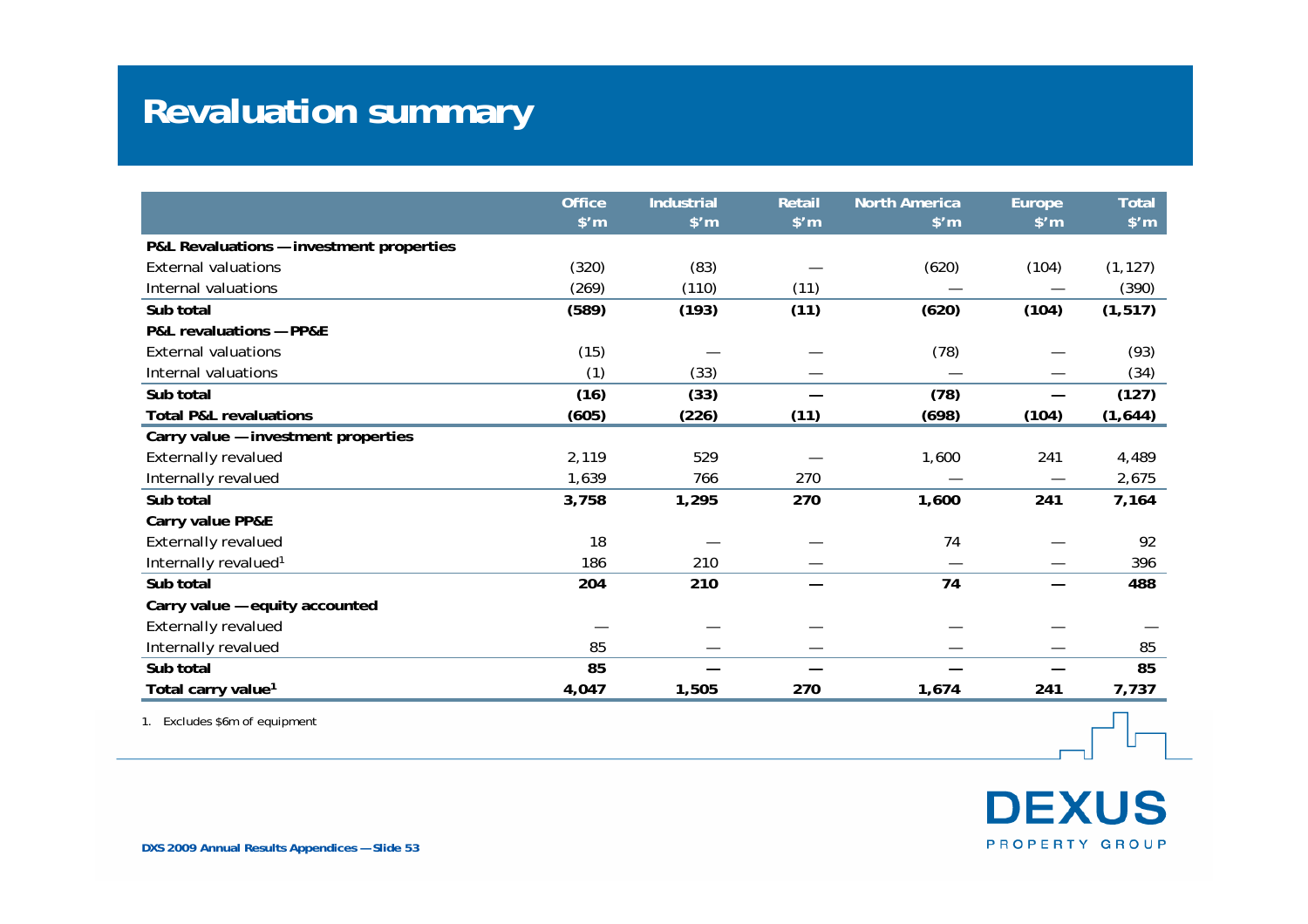# **Exchange rates used in 30 June accounts**

|                      |            | <b>June 2009</b> | <b>June 2008</b> |
|----------------------|------------|------------------|------------------|
| <b>Balance Sheet</b> | <b>USD</b> | 0.8114           | 0.9626           |
|                      | <b>EUR</b> | 0.5751           | 0.6096           |
|                      | <b>NZD</b> | 1.2428           | 1.2609           |
|                      | CAD        | 0.9379           | 0.9715           |
| P&L                  | <b>USD</b> | 0.7348           | 0.8962           |
|                      | <b>EUR</b> | 0.5398           | 0.6071           |
|                      | <b>NZD</b> | 1.2257           | 1.1636           |
|                      | CAD        | 0.8580           | 0.9282           |

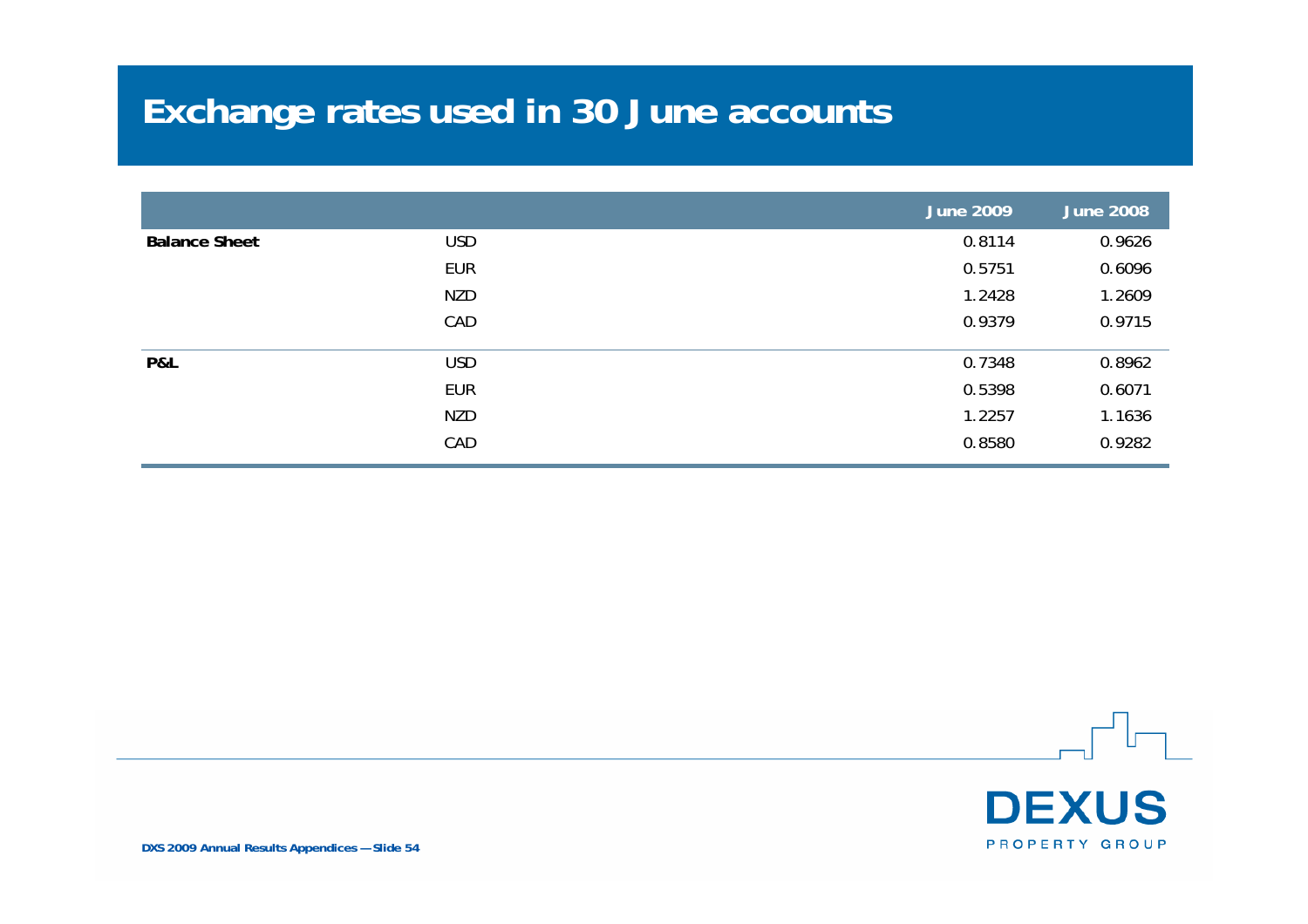#### **Key financial risk management measures**

|                                                            | June 09   | June 08   |
|------------------------------------------------------------|-----------|-----------|
| Gearing <sup>1</sup>                                       | 31.2%     | 33.2%     |
| Covenant gearing <sup>1</sup> (covenant <sup>6</sup> <55%) | 32.0%     | 33.9%     |
| Headroom (approx)                                          | \$1.45bn  | \$500m    |
| Duration of debt <sup>2</sup>                              | $2.6$ yrs | $3.0$ yrs |
| Interest hedge duration                                    | $6.2$ yrs | $6.2$ yrs |
| Weighted average cost of debt <sup>3</sup>                 | 5.4%      | 5.4%      |
| Debt hedged <sup>4</sup>                                   | 90%       | 86%       |
| Foreign balance sheet hedged <sup>5</sup>                  | 90%       | 93%       |
| Foreign income hedged                                      | 93%       | 91%       |
| Interest cover (covenant <sup><math>6</math></sup> > 2.0x) | 3.0x      | 3.0x      |
| Priority debt (covenant <sup>6</sup> < 30%)                | 8.1%      | 9.2%      |
| S&P rating                                                 | BBB+      | BBB+      |

1. Gearing = Interest Bearing Liabilities (excluding deferred borrowing costs) less cash/Total Tangible Assets (excluding derivatives and deferred and current tax assets) less cash. Covenant gearing is the same definition but does not exclude cash.

2. Includes July 2009 MTN issue

3. Inclusive of margins and fees

4. Average amount hedged for the financial year

5. Excludes working capital and cash

6. As per public bond covenants

**DEXUS** PROPERTY GROUP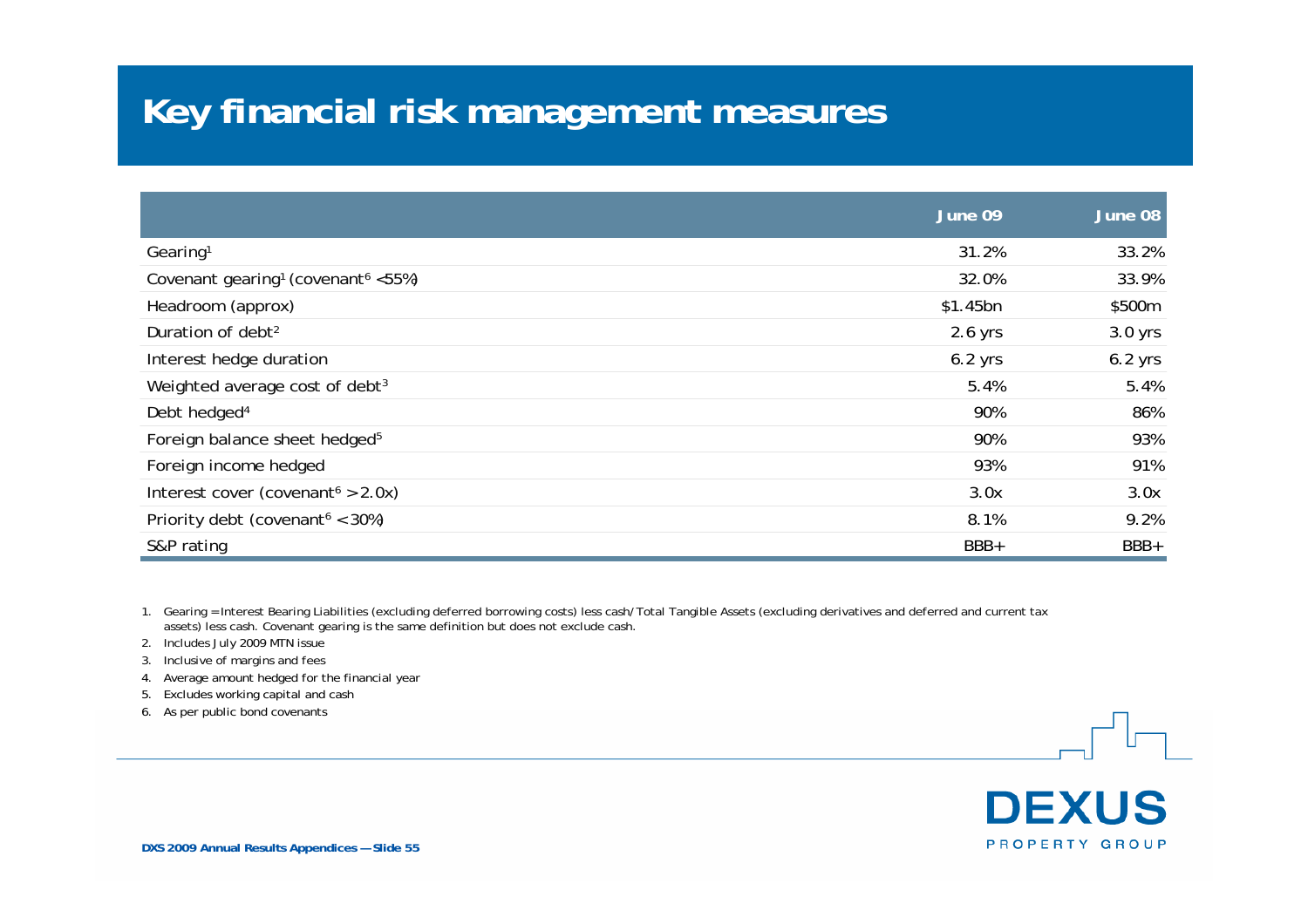# **Debt profile**

|                                | <b>Facility limit</b><br>A\$'m | <b>Drawn</b><br>A\$'m | <b>Maturity dates</b> | Security <sup>1</sup> | Currency                           |
|--------------------------------|--------------------------------|-----------------------|-----------------------|-----------------------|------------------------------------|
| Syndicated bank debt           | 300                            | 131                   | Mar 10                | Unsecured             | Multi-ccy, A\$ limit <sup>1</sup>  |
|                                | 259                            | 259                   | Sept 10               | Unsecured             | Multi-ccy, US\$ limit <sup>2</sup> |
| Bilateral bank debt            | 360                            | 222                   | Dec 10                | Unsecured             | Multi-ccy, A\$ limit <sup>1</sup>  |
|                                | 145                            |                       | Sept 11               | Unsecured             | Multi-ccy, A\$ limit <sup>1</sup>  |
|                                | 178                            |                       | May 12 - Jul 12       | Unsecured             | Multi-ccy, A\$ limit <sup>1</sup>  |
|                                | 250                            | 84                    | Apr 12                | Unsecured             | Multi-ccy, A\$ limit <sup>1</sup>  |
|                                | 250                            | 167                   | Sept 13               | Unsecured             | Multi-ccy, A\$ limit <sup>1</sup>  |
|                                | 148                            | 67                    | Dec 13                | Unsecured             | Multi-ccy, US\$ limit <sup>2</sup> |
| Secured bank debt              | 250                            | 250                   | <b>Oct 11</b>         | Secured               | A\$                                |
|                                | 250                            |                       | Dec 12                | Secured               | A\$                                |
|                                | 250                            |                       | <b>Jul 11</b>         | Secured               | A\$                                |
|                                | 277                            | 277                   | Sept 11 <sup>3</sup>  | Secured               | US\$                               |
|                                | 111                            | 111                   | Feb 14 <sup>4</sup>   | Secured               | US\$                               |
|                                | 2                              | $\overline{2}$        | Oct 11 - Jan 15       | Secured               | US\$                               |
| Medium term notes <sup>5</sup> | 250                            | 250                   | Feb 10                | Unsecured             | A\$                                |
|                                | 200                            | 200                   | Feb 11                | Unsecured             | A\$                                |
|                                | 6                              | 6                     | Sept 10               | Unsecured             | US\$                               |
| US private placement notes     | 493                            | 493                   | Feb 11 - Mar 17       | Unsecured             | US\$                               |
| Total                          | 3,979                          | 2,519                 |                       |                       |                                    |
| <b>Bank Guarantee utilised</b> |                                | 10                    |                       |                       |                                    |
| Headroom                       |                                | 1,450                 |                       |                       |                                    |

1. Capacity to draw in multi-currencies, facility limit denominated in AUD

2. Capacity to draw in multi-currencies, facility limit denominated in USD

3. Two year extension option to September 2011 has been exercised

4. US\$75m refinanced in Jan 09 with US\$90m secured bank debt

5. Excludes medium term note of A\$160m maturing July 2014

**DXS 2009 Annual Results Appendices — Slide 56**

**DEXUS** PROPERTY GROUP

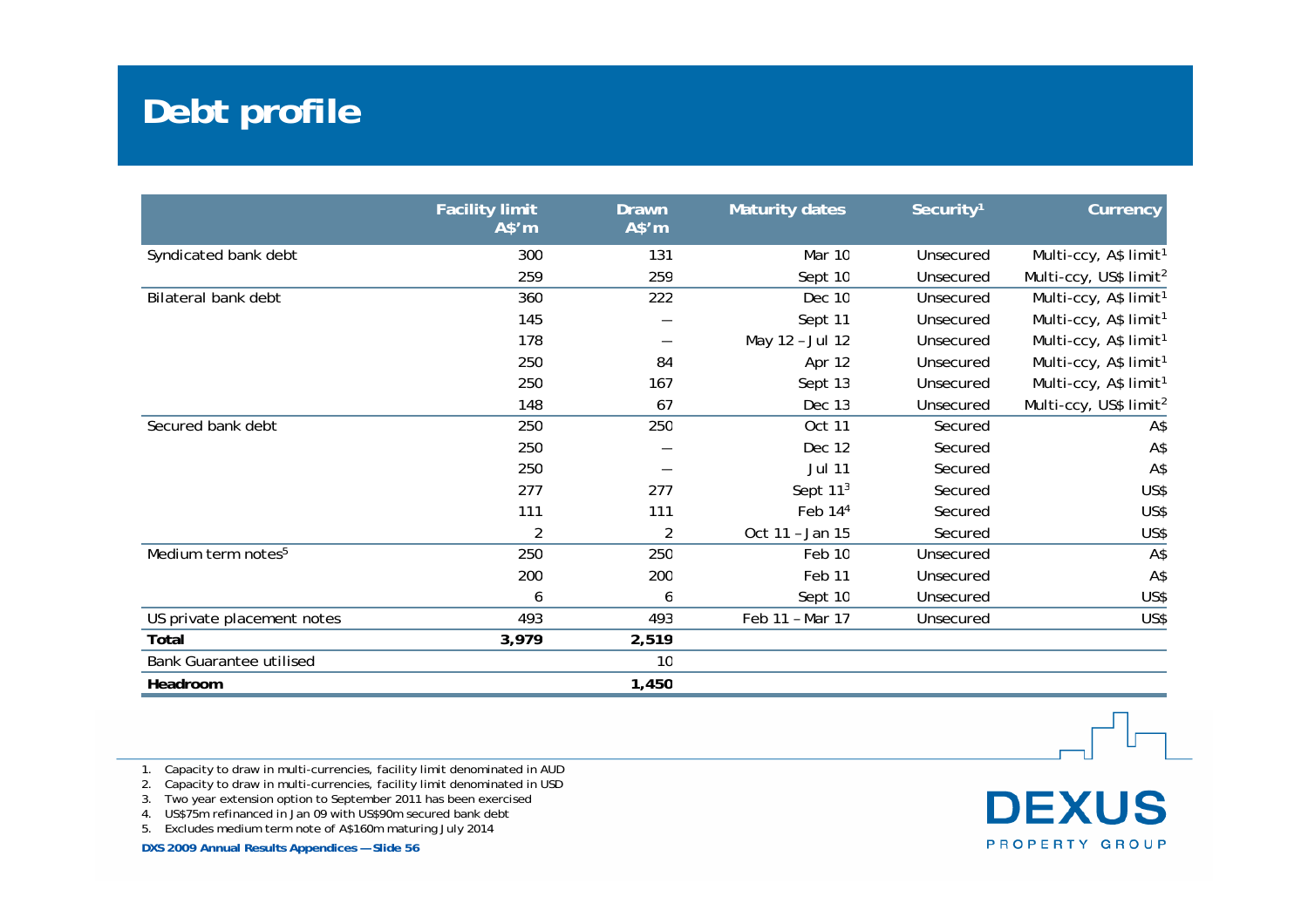#### **Facility mix**

- **Diversified funding sources June 2009 Facility mix** 
	- By type (MTN, USPP, bank debt)
	- Within type (syndicated, bilateral, secured)
- **Transparent debt structure** 
	- $\overline{\phantom{a}}$  No off balance sheet debt (no look through adjustments)
	- All unsecured facilities rank pari passu



1. Includes July 2009 MTN issue

2. Foreign banks hold 40% of the syndicated unsecured bank debt



**DXS 2009 Annual Results Appendices — Slide 57**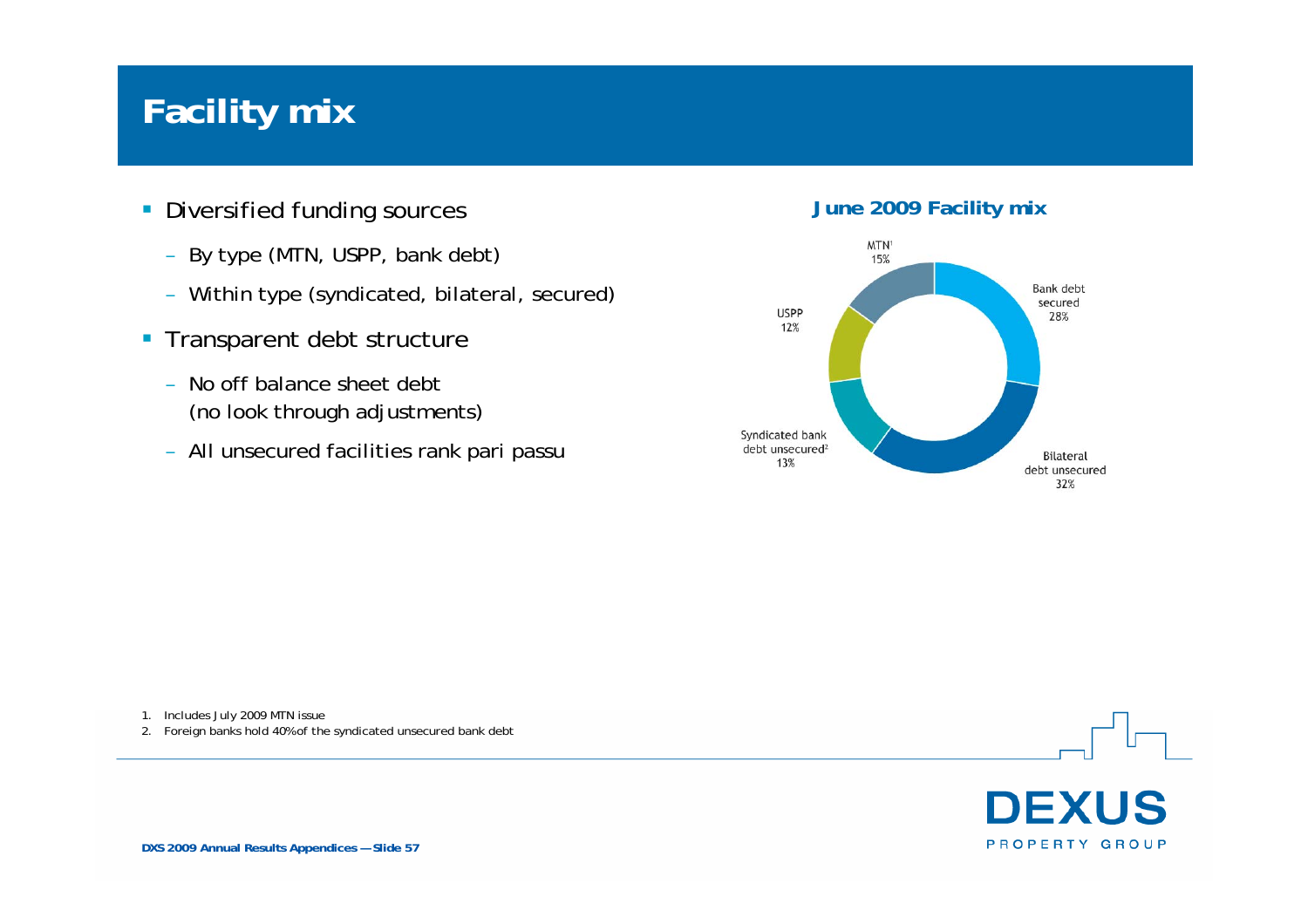# **Debt profile by jurisdiction**

|                                                       | Weighted average<br>cost of debt <sup>1</sup> | Interest bearing<br><b>liabilities</b><br>millions | <b>Cross currency</b><br>swaps <sup>2</sup><br>millions | <b>Total liabilities after</b><br>cross ccy swaps <sup>2</sup><br>millions | Interest hedge<br>duration<br>years |
|-------------------------------------------------------|-----------------------------------------------|----------------------------------------------------|---------------------------------------------------------|----------------------------------------------------------------------------|-------------------------------------|
| Australia/New Zealand                                 | 5.72%                                         | A\$1,230                                           | A\$(560)                                                | A\$670                                                                     | 4.5                                 |
| <b>USA</b>                                            | 5.22%                                         | US\$986                                            | US\$252                                                 | US\$1,238                                                                  | 7.2                                 |
| Europe                                                | 4.93%                                         | €43                                                | €100                                                    | €143                                                                       | 5.1                                 |
| Canada                                                | 5.53%                                         |                                                    | C\$70                                                   | C\$70                                                                      | 8.5                                 |
| Average/total                                         | 5.36%                                         | A\$2,519                                           |                                                         | A\$2,519                                                                   | 6.2                                 |
| Less amortised debt costs                             |                                               | (A\$10)                                            |                                                         |                                                                            |                                     |
| Current & non-current<br>interest bearing liabilities |                                               | A\$2,509                                           |                                                         |                                                                            |                                     |

- $\overline{\phantom{a}}$ Balance sheet naturally hedged through foreign liabilities
- $\blacksquare$  Cross currency swaps used for cash management purposes, and to reduce the impacts of currency volatility
- $\mathcal{L}_{\mathcal{A}}$ No US\$ debt drawn under A\$ denominated multi-currency facilities

1. Weighted average of fixed and floating rates for the current period, inclusive of margins and fees

2. Cross currency swap principal amounts included at contract exchange rates. Refer slide 61 for maturity profile and rates

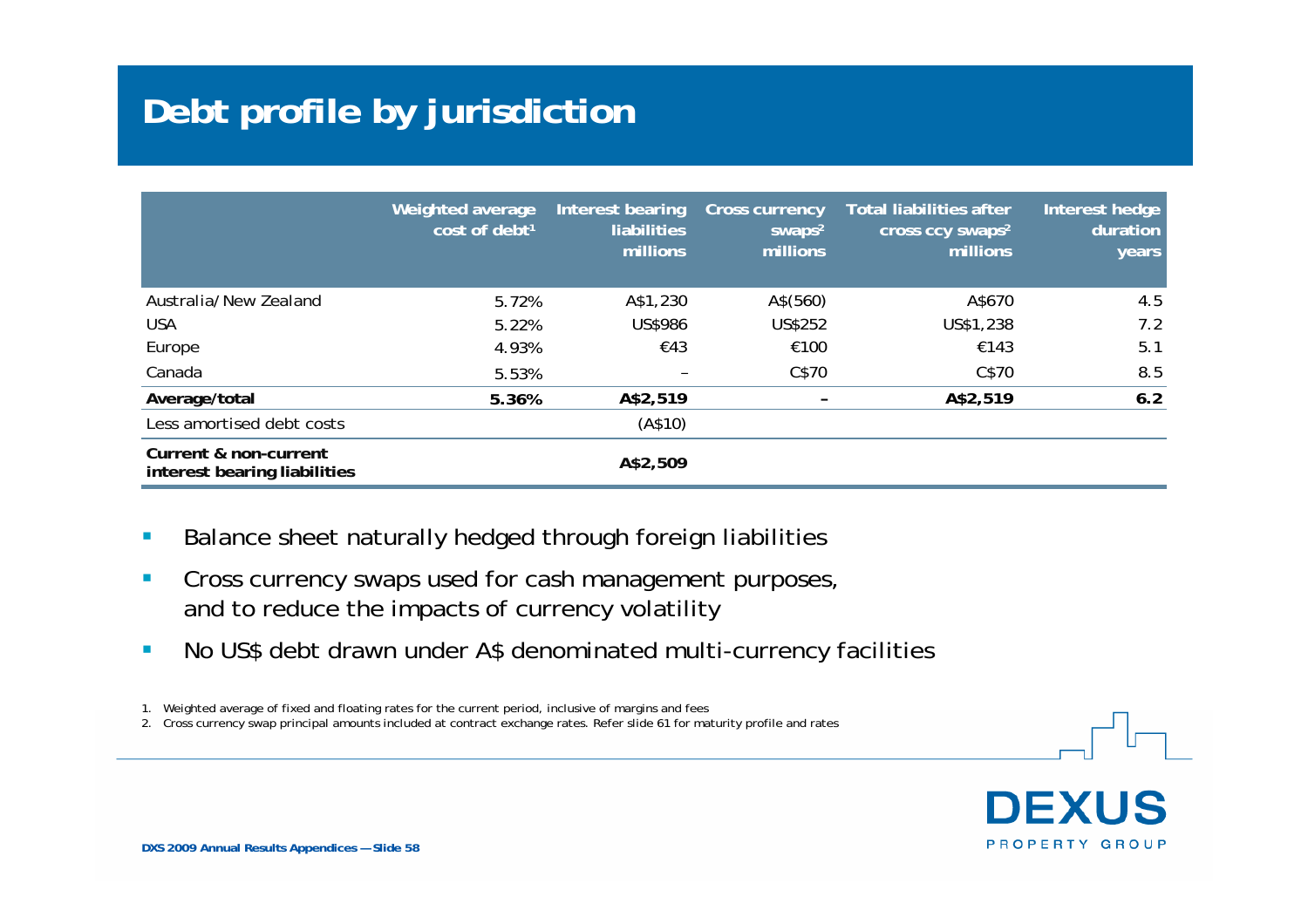# **Interest rate hedging profile**

| Interest rate hedging                          | <b>FY09</b> | <b>FY10</b> | <b>FY11</b> | <b>FY12</b> | <b>FY13</b> | <b>FY14</b> | Avg FY15+4 |
|------------------------------------------------|-------------|-------------|-------------|-------------|-------------|-------------|------------|
| A\$m average hedged <sup>1</sup>               | 796         | 776         | 791         | 643         | 499         | 485         | 216        |
| A\$ hedge rate (ex margin) <sup>2</sup>        | 5.03%       | 5.02%       | 5.32%       | 4.97%       | 5.25%       | 5.74%       | 6.19%      |
| A\$ blended rate (inc margin)                  | 5.72%       | 6.17%       | 7.31%       | 8.19%       | 8.74%       | 9.02%       | 9.32%      |
| US\$m average hedged <sup>1</sup>              | 1,5603      | 1,169       | 1,083       | 1,048       | 1,130       | 1,055       | 547        |
| US\$ hedge rate (ex margin) <sup>2</sup>       | 4.84%       | 5.91%       | 5.95%       | 6.16%       | 5.74%       | 5.64%       | 4.71%      |
| US\$ blended rate (inc margin)                 | 5.22%       | 5.93%       | 6.54%       | 7.61%       | 7.81%       | 7.81%       | 7.65%      |
| €m average hedged <sup>1</sup>                 | 169         | 140         | 138         | 128         | 105         | 70          | 28         |
| $\epsilon$ hedge rate (ex margin) <sup>2</sup> | 4.21%       | 5.20%       | 5.16%       | 5.24%       | 5.54%       | 6.27%       | 5.21%      |
| $\epsilon$ blended rate (inc margin)           | 4.93%       | 6.50%       | 7.03%       | 7.78%       | 7.95%       | 8.03%       | 7.45%      |
| C\$m average hedged <sup>1</sup>               | 70          | 70          | 70          | 70          | 70          | 70          | 48         |
| $C$$ hedge rate (ex margin) <sup>2</sup>       | 4.77%       | 4.77%       | 4.77%       | 4.77%       | 4.77%       | 4.77%       | 4.77%      |
| C\$ blended rate (inc margin)                  | 5.53%       | 6.19%       | 6.86%       | 7.61%       | 7.76%       | 7.76%       | 7.62%      |
| Total hedged (A\$m) 1                          | 3,088       | 2,535       | 2,439       | 2,231       | 2,149       | 1,982       | 989        |
| Hedge rate (ex margin) <sup>2</sup>            | 4.90%       | 5.53%       | 5.63%       | 5.68%       | 5.58%       | 5.67%       | 5.05%      |
| Blended rate (inc margin)                      | 5.36%       | 6.06%       | 6.85%       | 7.79%       | 8.06%       | 8.14%       | 8.06%      |

#### **Assumptions relating to blended rates:**

The blended rate (inc margin) per currency consists of the weighted average of: a) average hedged amounts at the hedge rates provided above plus our forecast weighted average credit margin, and b) average unhedged amounts (being the difference between total forecast committed debt and the average hedged amount) at the forecast floating rates for each year plus our forecast weighted average credit margin. The forecast floating rates for each year are based on an interpolation from the market interest rate yield curve as at 30 June 2009. Note: some of these factors (particularly forecast floating rates) may not be a reliable indication of the future.

2. Weighted average hedge rate for the period

3. Average amount hedged for the period is greater than balance hedged as at 30 Jun 09 due to swap reversals

during the period

4. Hedging out to 10 years

**DEXUS** PROPERTY GROUP

<sup>1.</sup> Average amount hedged for the period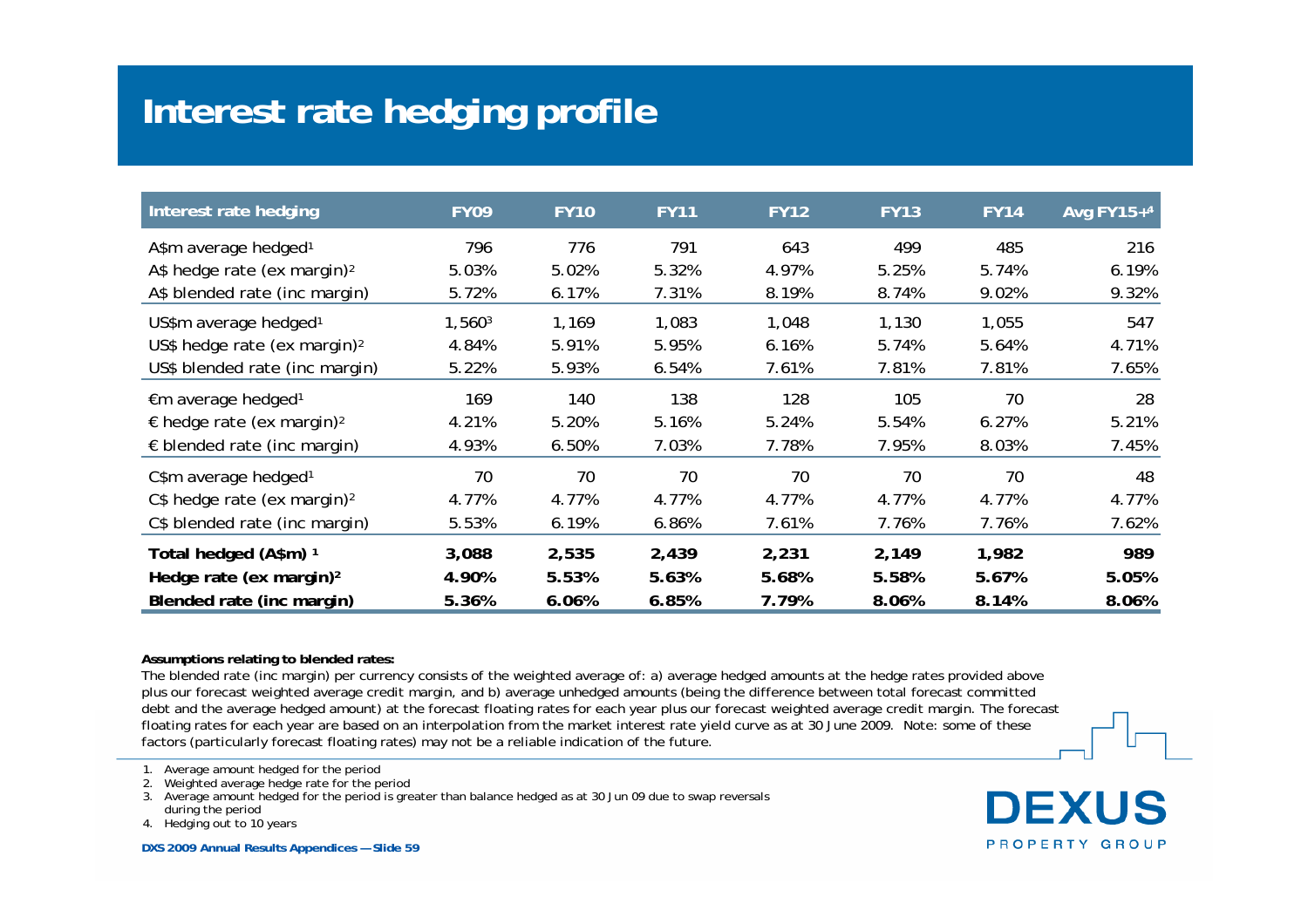# **Foreign income hedging profile**

| Foreign income hedging                  | <b>FY09</b> | <b>FY10</b> | <b>FY11</b> | <b>FY12</b> | <b>FY13</b>    |
|-----------------------------------------|-------------|-------------|-------------|-------------|----------------|
| Combined hedging profile                | 93%         | 87%         | 92%         | 94%         | 98%            |
| US\$ hedging profile <sup>1</sup>       | 99%         | 91%         | 97%         | 100%        | 105%           |
| Foreign exchange contracts (US\$m)      | 9.5         | 7.3         | 5.6         | 4.4         | 2.7            |
| Average A\$/US\$ rate                   | 0.6844      | 0.6848      | 0.7084      | 0.7098      | 0.6657         |
| NZ\$ hedging profile <sup>2</sup>       | 80%         | 39%         | 20%         | 0%          | 0%             |
| Foreign exchange contracts (NZ\$m)      | 7.5         | 4.0         | 2.0         | 0.0         | 0.0            |
| Average A\$/NZ\$ rate                   | 1.1311      | 1.1780      | 1.1847      | N/A         | N/A            |
| $\epsilon$ hedging profile <sup>3</sup> | 67%         | 83%         | 94%         | 90%         | 89%            |
| Foreign exchange contracts (€m)         | $\mathbf 0$ | 0           | $\mathbf 0$ | $\mathbf 0$ | $\overline{0}$ |
| Average A\$/ $∈$ rate                   | n/a         | n/a         | n/a         | n/a         | n/a            |
| CAD hedging profile <sup>4</sup>        | 77%         | 75%         | 77%         | 73%         | 67%            |
| Foreign exchange contracts (CAD)        | $\mathbf 0$ | 0           | $\mathbf 0$ | $\mathbf 0$ | $\overline{0}$ |
| Average A\$/CAD rate                    | n/a         | n/a         | n/a         | n/a         | n/a            |

1. Hedging as % of US\$ exposure, including foreign interest expense ("natural hedging") and Foreign Exchange Contracts ("FECs")

2. Hedging as % of NZ\$ exposure, via FECs only

3. Hedging as % of € exposure. Natural hedging only

4. Hedging as % of CAD exposure. Natural hedging only

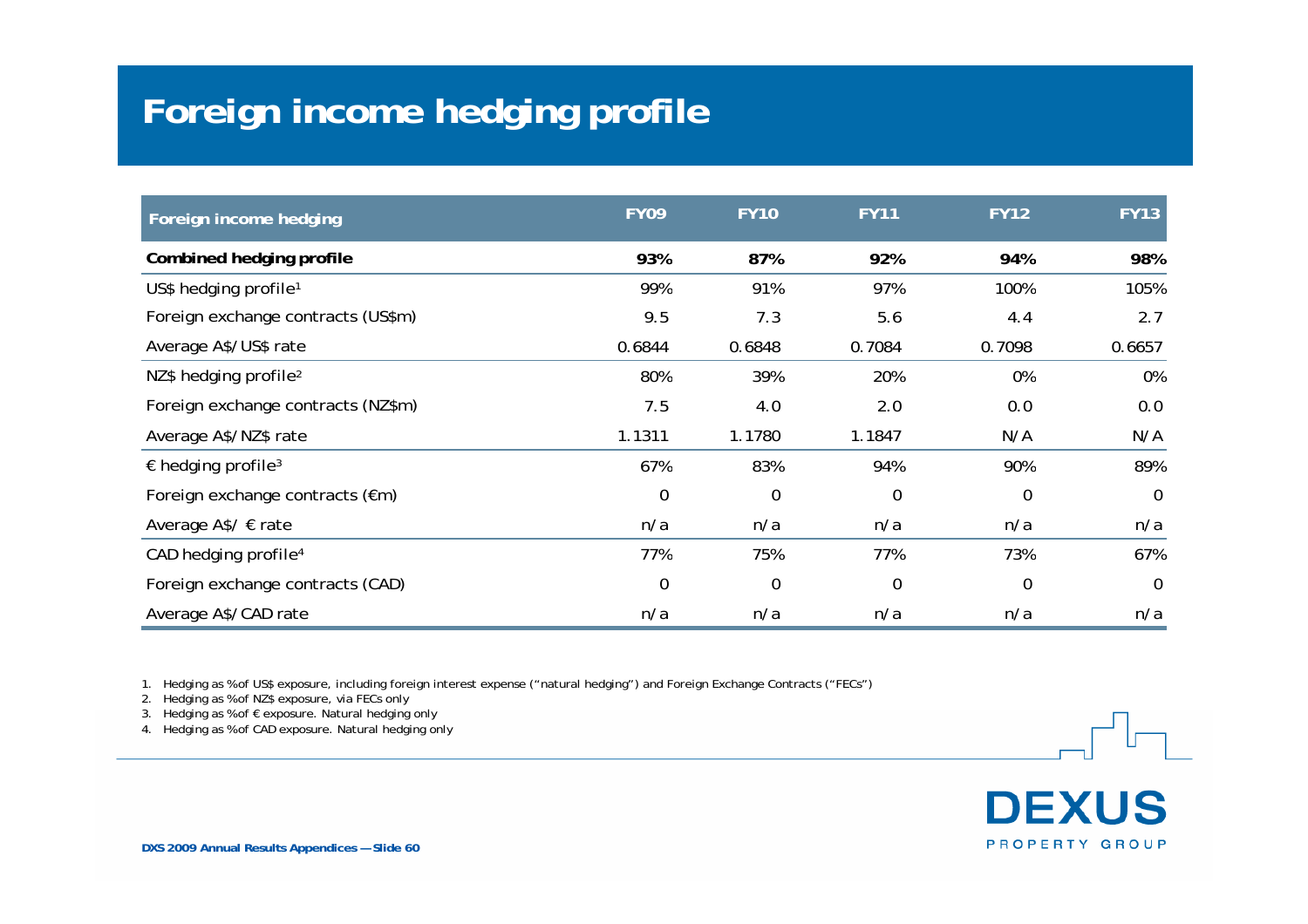# **Cross currency swap maturity profile**

| <b>Cross currency swaps</b>          | <b>FY10</b> | <b>FY11</b> | <b>FY12</b>    |
|--------------------------------------|-------------|-------------|----------------|
| US\$ maturities (US\$m) <sup>1</sup> | 0           | 72          | 180            |
| US\$ average rate <sup>2</sup>       | n/a         | 0.8639      | 0.8654         |
| € maturities ( $€m$ )                | 100         | 0           | $\overline{0}$ |
| $\epsilon$ average rate <sup>2</sup> | 0.5049      | n/a         | n/a            |
| CAD maturities (C\$m)                | 70          | 0           | $\overline{0}$ |
| C\$ average rate <sup>2</sup>        | 0.8677      | n/a         | n/a            |

1. Excludes contracts that have been reversed

2. Average rate on contracts maturing in that period



**DXS 2009 Annual Results Appendices — Slide 61**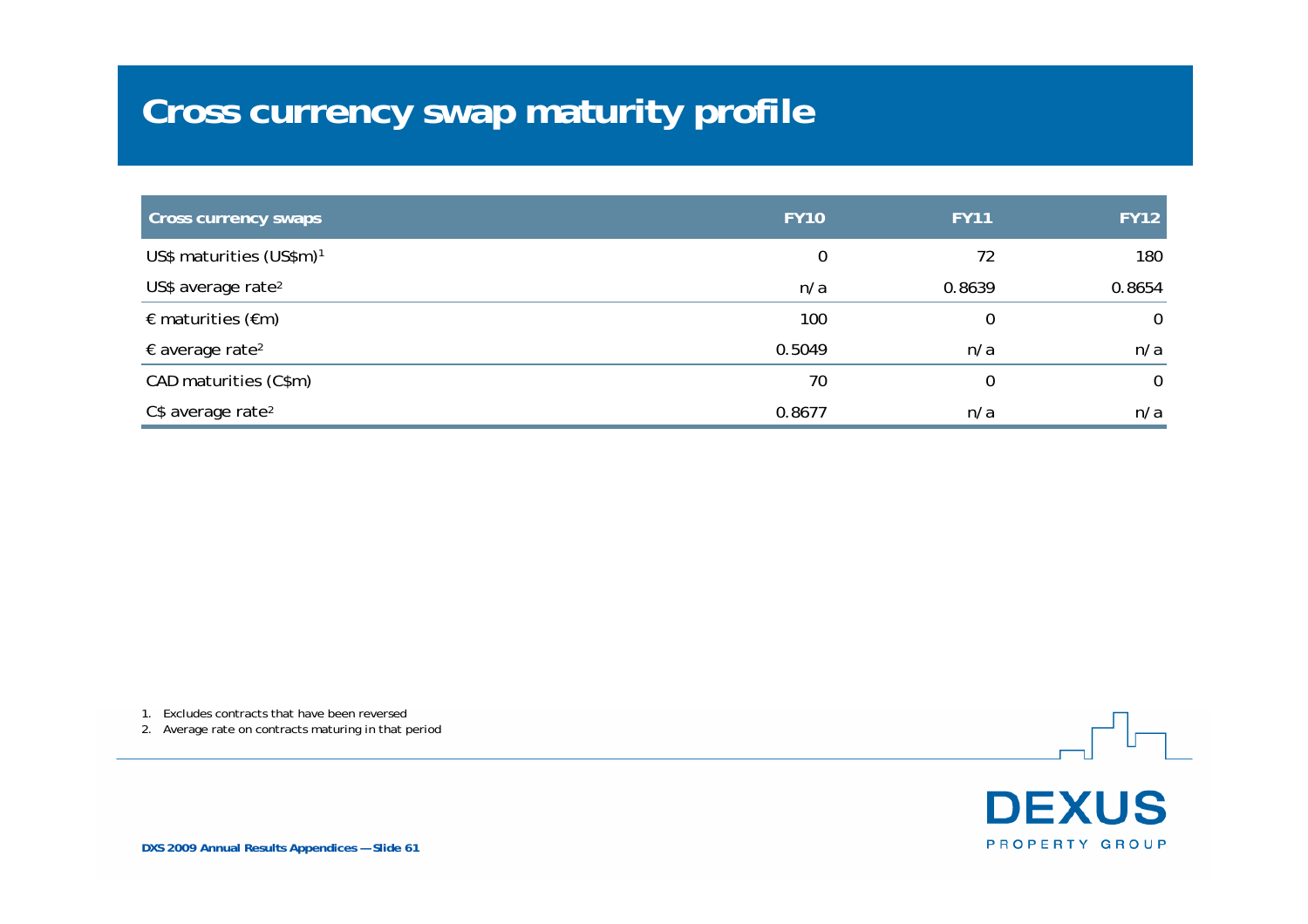# **Portfolio composition (income and lease expiry)**

| <b>Expiry year</b>       | % of total<br>income | <b>FY10</b> | <b>FY11</b> | <b>FY12</b> | <b>FY13</b> | $FY14+$ |
|--------------------------|----------------------|-------------|-------------|-------------|-------------|---------|
| Australian office        | 47%                  | 4%          | 4%          | 4%          | 7%          | 28%     |
| Australian industrial    | 21%                  | 2%          | 3%          | 5%          | 2%          | 9%      |
| Retail                   | 3%                   | 0%          | 1%          | 0%          | 0%          | 2%      |
| North America industrial | 25%                  | 4%          | 3%          | 3%          | 3%          | 12%     |
| Europe industrial        | 4%                   | 1%          | 0%          | 1%          | 0%          | 2%      |
| <b>Total</b>             | 100%                 | 11%         | 11%         | 13%         | 12%         | 53%     |

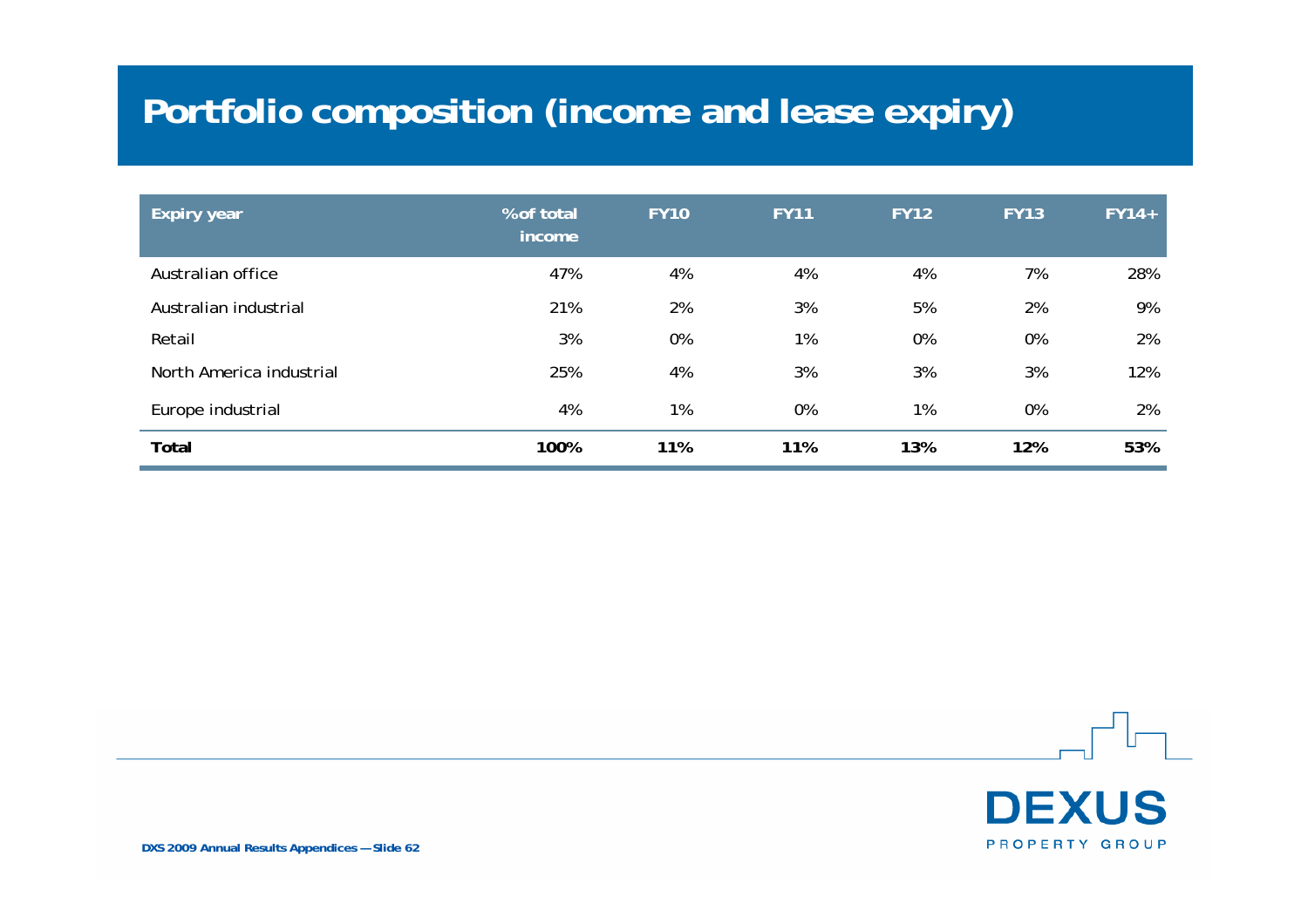# **Acquisitions**

| Property                   | Interest % | Acquisition<br>$A$ \$m | <b>Notes</b>                                                                                        |
|----------------------------|------------|------------------------|-----------------------------------------------------------------------------------------------------|
| Australia                  |            |                        |                                                                                                     |
| Greystanes, Western Sydney | 100%       | 139                    | Staged acquisition with the remaining<br>\$27m to be paid 2H FY10 as<br>infrastructure is completed |
| North America              |            |                        |                                                                                                     |
| Whirlpool Columbus         | 100%       | 79                     | Acquired Jul 2009                                                                                   |
| <b>Total acquisitions</b>  |            | 192                    |                                                                                                     |

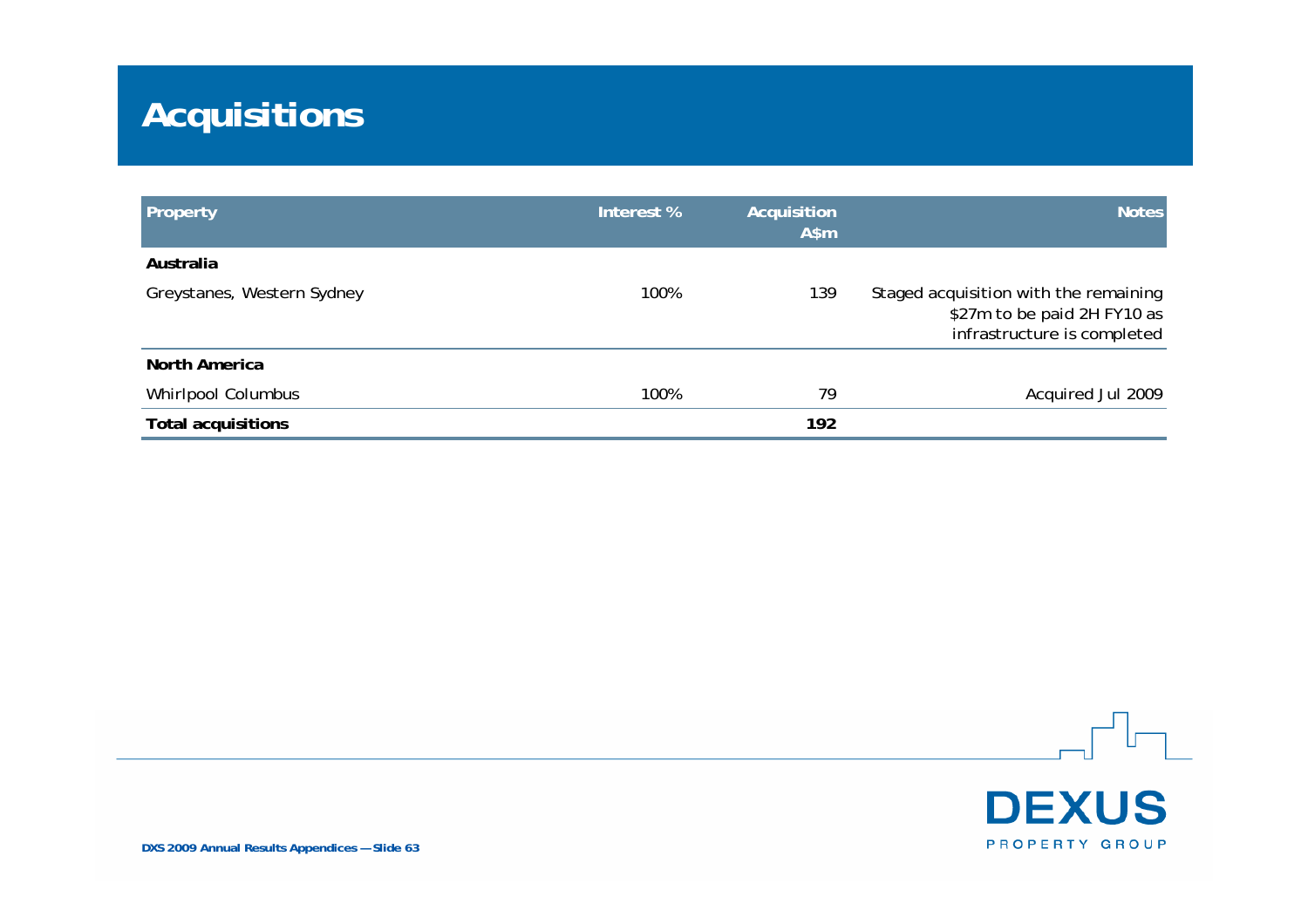# **Disposals**

| Property                               | <b>Sector</b> | Date          | <b>Interest</b><br>% | Settlement<br>$A$ \$m | <b>Notes</b>               |
|----------------------------------------|---------------|---------------|----------------------|-----------------------|----------------------------|
| Pre 30 June 2009                       |               |               |                      |                       |                            |
| Atlanta Industrial Drive, Atlanta, USA | US Industrial | Oct 08        | 100%                 | 7 <sup>1</sup>        | Settled 30 Oct 08          |
| 1 Bligh Street, Sydney, NSW            | Office        | Feb 09        | 33%                  | 60                    | Settled 5 Feb 09           |
| Woodpark Road, Smithfield, NSW         | AU Industrial | May 09        | 100%                 | 6                     | Settled 26 Jun 09          |
| Redwood Gardens, Dingley, VIC          | AU Industrial | May-Jun 09    | 23%                  | 6                     | 2 lots, settled 29 Jun 09  |
| Disposals pre 30 June 2009             |               |               |                      | 79                    |                            |
| Post balance date                      |               |               |                      |                       |                            |
| 68 Hasler Road, Herdsman, WA           | AU Industrial | May 09        | 100%                 | 11                    | Settled 8 Jul 09           |
| 3-7 Bessemer Street, Blacktown, NSW    | AU Industrial | <b>Jun 09</b> | 100%                 | 9                     | Settled 23 Jul 09          |
| 1 Bligh Street, Sydney, NSW            | Office        | Feb 09        | 1.5%                 | 3                     | Settled 31 Jul 09          |
| Redwood Gardens, Dingley, VIC          | AU Industrial | May-Jul 09    | 24%                  | 7                     | 6 lots, settles Aug-Nov 09 |
| 343 George Street, Sydney, NSW         | Office        | <b>Jul 09</b> | 100%                 | 55                    | Settles Oct 09             |
| Nordstraße, Löbau, Germany             | EU Industrial | <b>Jul 09</b> | 100%                 | $\overline{2}$        | Exchanged 27 Jul 09        |
| <b>Total disposals</b>                 |               |               |                      | 166                   |                            |

1. US\$4.65m at 0.6791

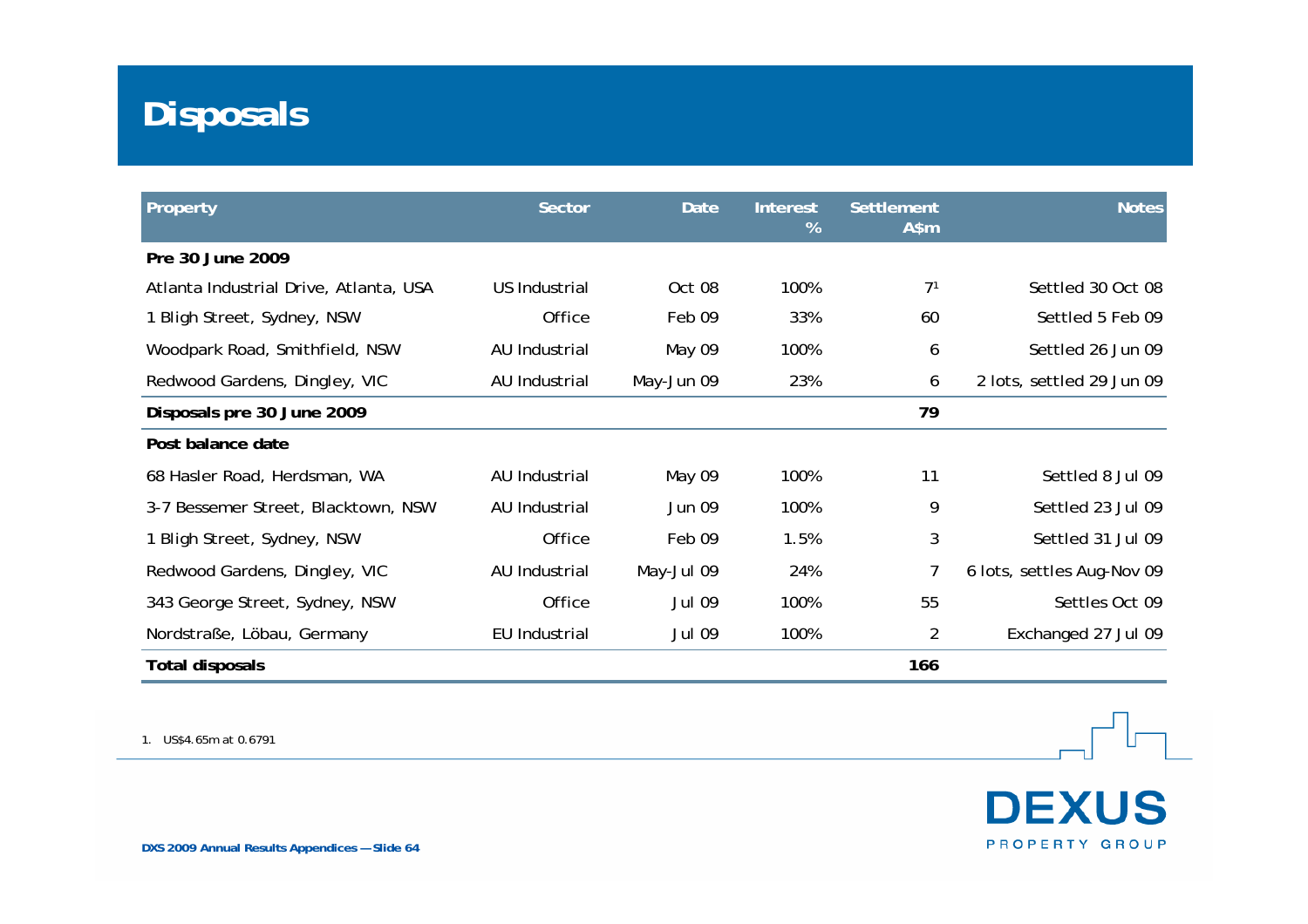# **Developments – completed**

| Property                                | Country   | Area<br>sqm | <b>Estimated</b><br>final cost<br>$A$ \$m | <b>Estimated</b><br>yield on cost<br>% |
|-----------------------------------------|-----------|-------------|-------------------------------------------|----------------------------------------|
| <b>Industrial</b>                       |           |             |                                           |                                        |
| Best Bar - Laverton North, VIC          | Australia | 12,950      | 11.9                                      | 7.4                                    |
| Sperian - Redwood Gardens, Dingley, VIC | Australia | 3,400       | 4.0                                       | 7.3                                    |
| <b>Office</b>                           |           |             |                                           |                                        |
| 60 Miller Street, North Sydney, NSW     | Australia | 4,532       | 26.1                                      | 8.6                                    |
| <b>Total completed</b>                  |           | 20,882      | 42.0                                      |                                        |

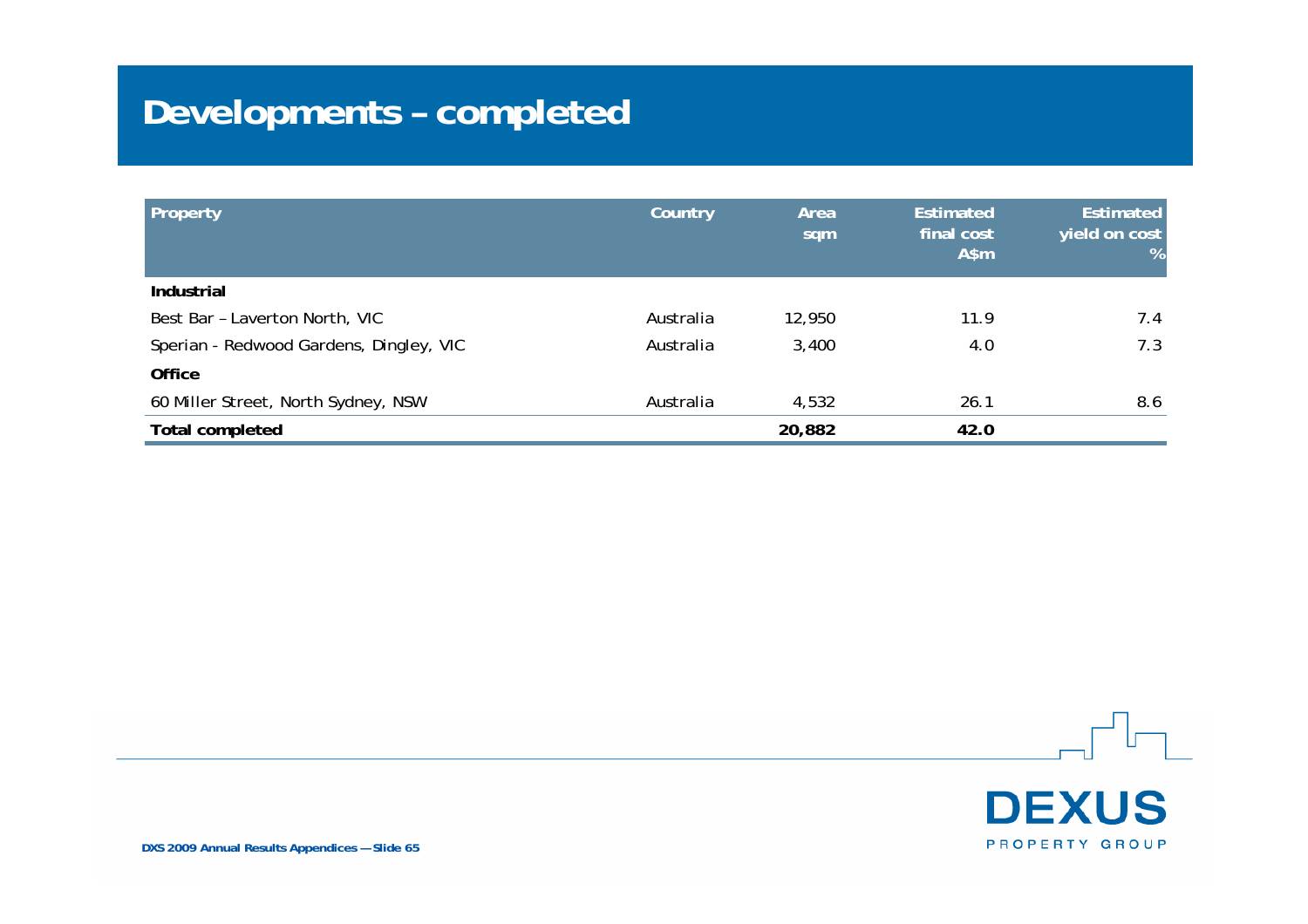# **Developments – underway**

| Property                                 | Country   | Area   | <b>Estimated</b><br>total cost | cost to<br>completion | Estimated Estimated yield<br>on total cost | <b>Estimated</b><br>completion<br>date |
|------------------------------------------|-----------|--------|--------------------------------|-----------------------|--------------------------------------------|----------------------------------------|
|                                          |           | sqm    | $A$ \$m                        | A\$m                  | %                                          |                                        |
| Office                                   |           |        |                                |                       |                                            |                                        |
| 123 Albert Street, Brisbane, QLD         | Australia | 38,000 | 350                            | 230                   | 6.8                                        | Dec 2010                               |
| 1 Bligh Street, Sydney, NSW <sup>1</sup> | Australia | 42,000 | 210                            | 129                   | 7.0                                        | May 2011                               |
| Total underway                           |           | 80,000 | 560                            | 359                   |                                            |                                        |

1. DEXUS Property Group's interest of 33.3%, effective 31 July 2009



**DXS 2009 Annual Results Appendices — Slide 66**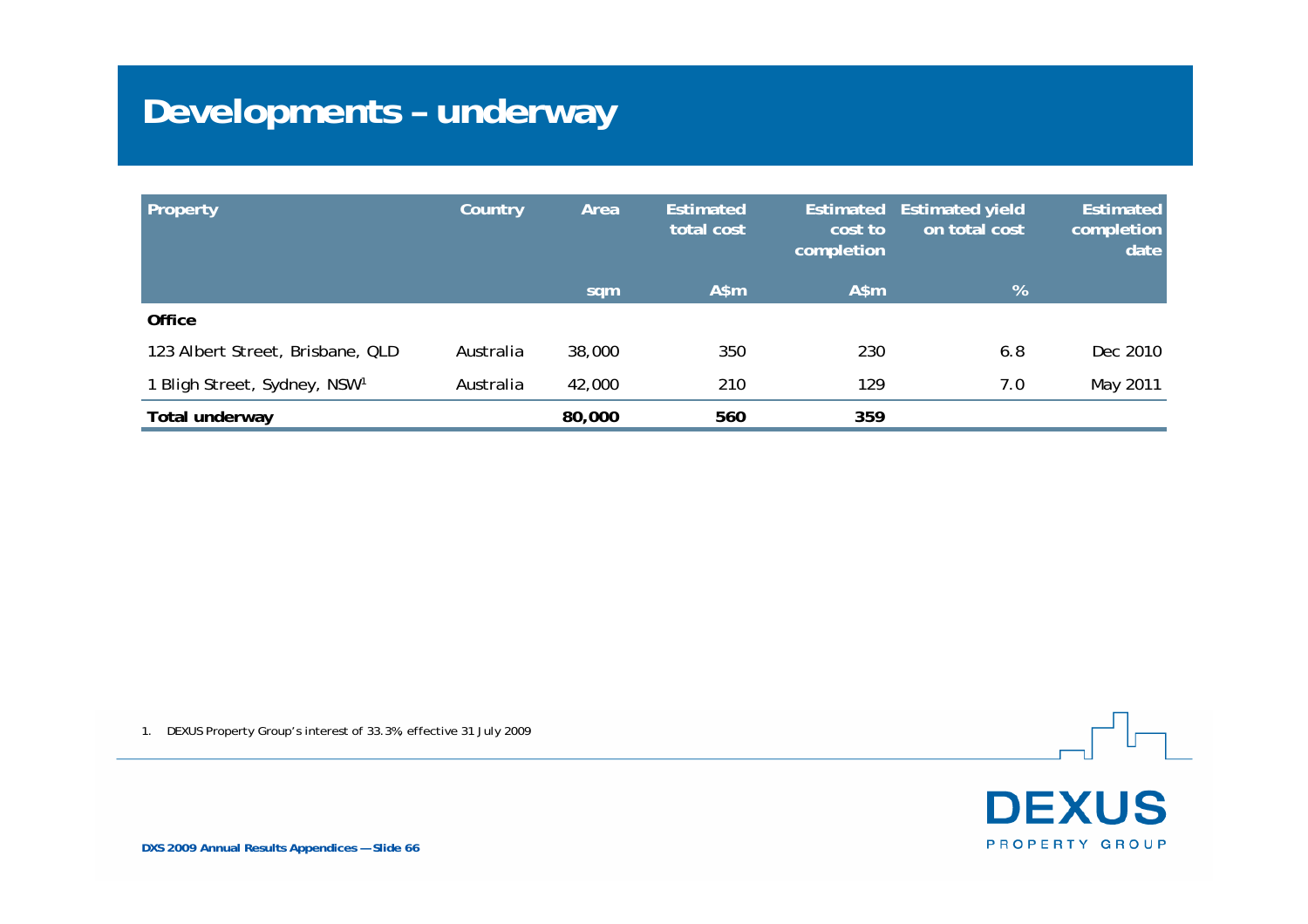#### **Developments – uncommitted pipeline**

| Property                                     | Country    | <b>Building</b><br>area | Project<br>estimate | Project<br>estimated to<br>completion | Projected yield<br>on project<br>estimate cost |
|----------------------------------------------|------------|-------------------------|---------------------|---------------------------------------|------------------------------------------------|
|                                              |            | sqm                     | $A$ \$m             | A\$m                                  | %                                              |
| Office                                       |            |                         |                     |                                       |                                                |
| 105 Phillip Street, Parramatta, NSW          | Australia  | 20,380                  | 100                 | 80                                    | 8                                              |
| 144 Wicks Road, North Ryde, NSW              | Australia  | 48,000                  | 180                 | 150                                   | 7                                              |
| Industrial                                   |            |                         |                     |                                       |                                                |
| Greystanes, Western Sydney, NSW              | Australia  | 254,134                 | 420                 | 270                                   | 9                                              |
| DEXUS Industrial Estate, Laverton North, VIC | Australia  | 373,104                 | 380                 | 310                                   | 9                                              |
| Axxess Corporate Park, Mt Waverley, VIC      | Australia  | 16,094                  | 55                  | 50                                    | 9                                              |
| San Antonio, Texas                           | <b>USA</b> | 18,906                  | 25                  | 20                                    | $10 - 12$                                      |
| Beaumeade, Garland & Plano                   | <b>USA</b> | 69,615                  | 45                  | 35                                    | $10 - 12$                                      |
| Total pipeline <sup>1</sup>                  |            | 800,233                 | 1,205               | 915                                   |                                                |

1. Uncommitted pipeline excludes vacant land at 3 Brookhollow Avenue, Baulkham Hills, NSW

Development activities will only commence if they are fully funded and meet our investment criteria

**DEXUS** PROPERTY GROUP

**DXS 2009 Annual Results Appendices — Slide 67**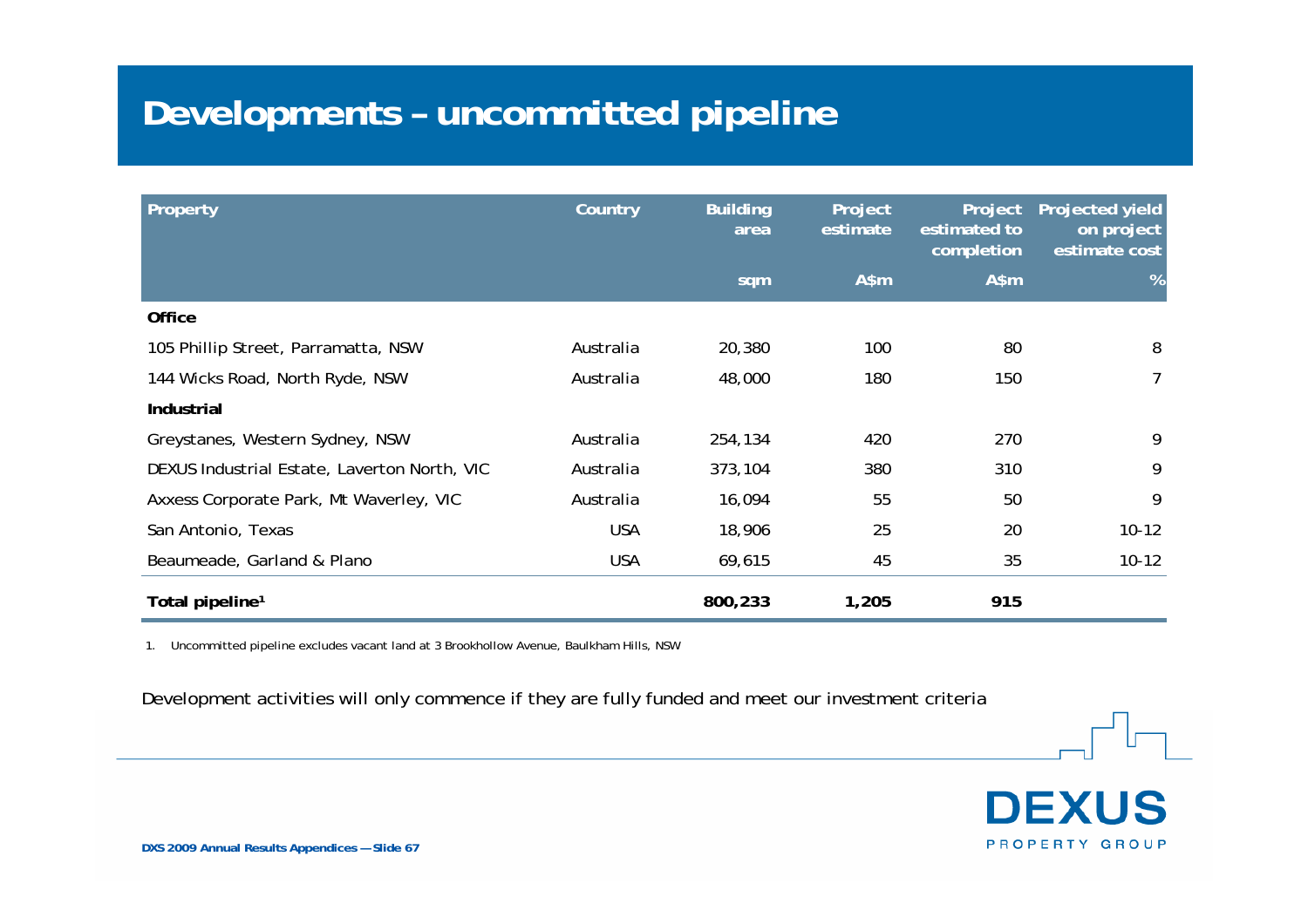# **Whirlpool - investment program update**

 $\mathcal{C}$ The program's overall blended yield is estimated to be 6.6%

| Location                 | Acquisition /<br>estimated date | Area     | Acquisition /<br>estimated cost |
|--------------------------|---------------------------------|----------|---------------------------------|
|                          |                                 | '000 sqm | \$m\$                           |
| Acquired to date         |                                 |          |                                 |
| Orlando, Florida, USA    | Jun 07                          | 47       | US\$25.1                        |
| Toronto, Ontario, Canada | Dec 07                          | 70       | C\$71.4                         |
| Perris, California, USA  | Jan 08                          | 157      | US\$128.6                       |
| Columbus, Ohio, USA      | <b>Jul 09</b>                   | 145      | US\$64.5                        |
|                          |                                 |          | A\$336.71                       |
| Pending acquisition      |                                 |          |                                 |
| Atlanta, Georgia, USA    | Oct 09                          | 83       | US\$82.0                        |
| Seattle, Washington, USA | Nov 09                          | 140      | US\$77.0                        |
|                          |                                 |          | A\$196.0                        |
| Total                    |                                 | 642      | A\$532.7                        |

1. Conversion rate: AUD/USD = 0.8594, AUD/CAD = 0.8621. Columbus translated at 30 Jun 09 rate, acquisition settled on 2 Jul 09

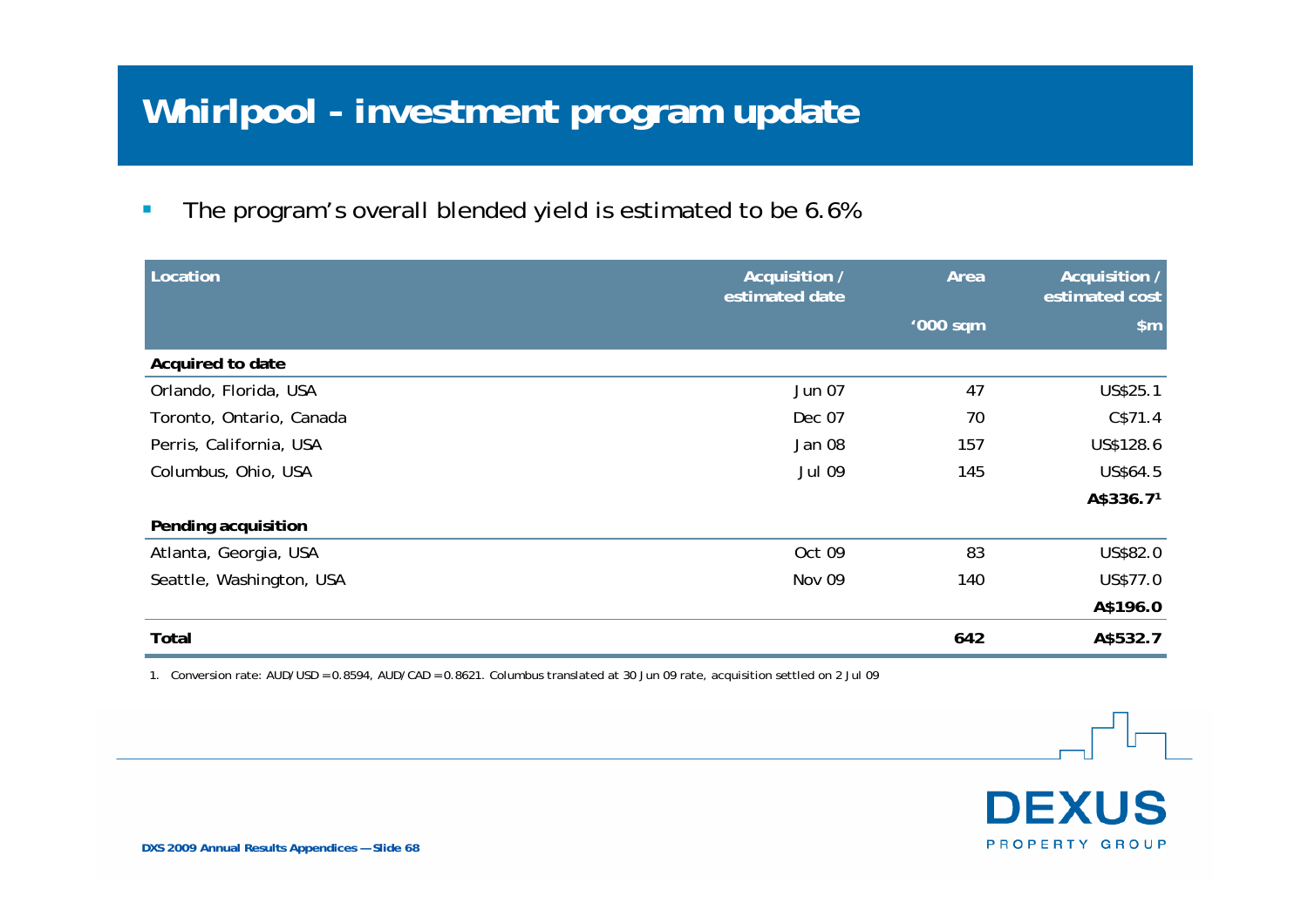# **Australian major tenants by income**

| <b>Australian Office</b> |                                   | % of Sector<br>NPI |
|--------------------------|-----------------------------------|--------------------|
| 1                        | Woodside Energy Ltd               | 8.4%               |
| $\overline{2}$           | S&K CarPark Management Pty Ltd    | 7.9%               |
| 3                        | State of NSW                      | 5.3%               |
| 4                        | Commonwealth of Australia         | 4.6%               |
| 5.                       | State of Victoria                 | 3.4%               |
| 6                        | Lend Lease Management Services    | 3.3%               |
| 7                        | Dabserv Pty Limited (Mallesons)   | 2.9%               |
| 8                        | <b>IBM Australia Limited</b>      | 2.7%               |
| 9                        | The Herald & Weekly Times Limited | 2.1%               |
|                          | 10 HBOS Australia Pty Ltd         | 2.0%               |

| <b>Australian Industrial</b>       | % of Sector<br>NPI |
|------------------------------------|--------------------|
| <b>Wesfarmers Limited</b>          | 6.6%               |
| Elders Ltd<br>$\mathcal{D}$        | 5.5%               |
| <b>Visy Steel Products</b><br>3    | 3.8%               |
| <b>IBM Global Services</b><br>4    | 3.2%               |
| Commonwealth of Australia<br>5     | 2.3%               |
| <b>Toll Transport Pty Ltd</b><br>6 | 2.2%               |
| 7<br>Fonterra                      | 2.1%               |
| <b>Fosters Group Limited</b><br>8  | 2.0%               |
| Alinta Limited<br>9                | 1.8%               |
| 10 Panasonic Australia Ltd         | 1.8%               |

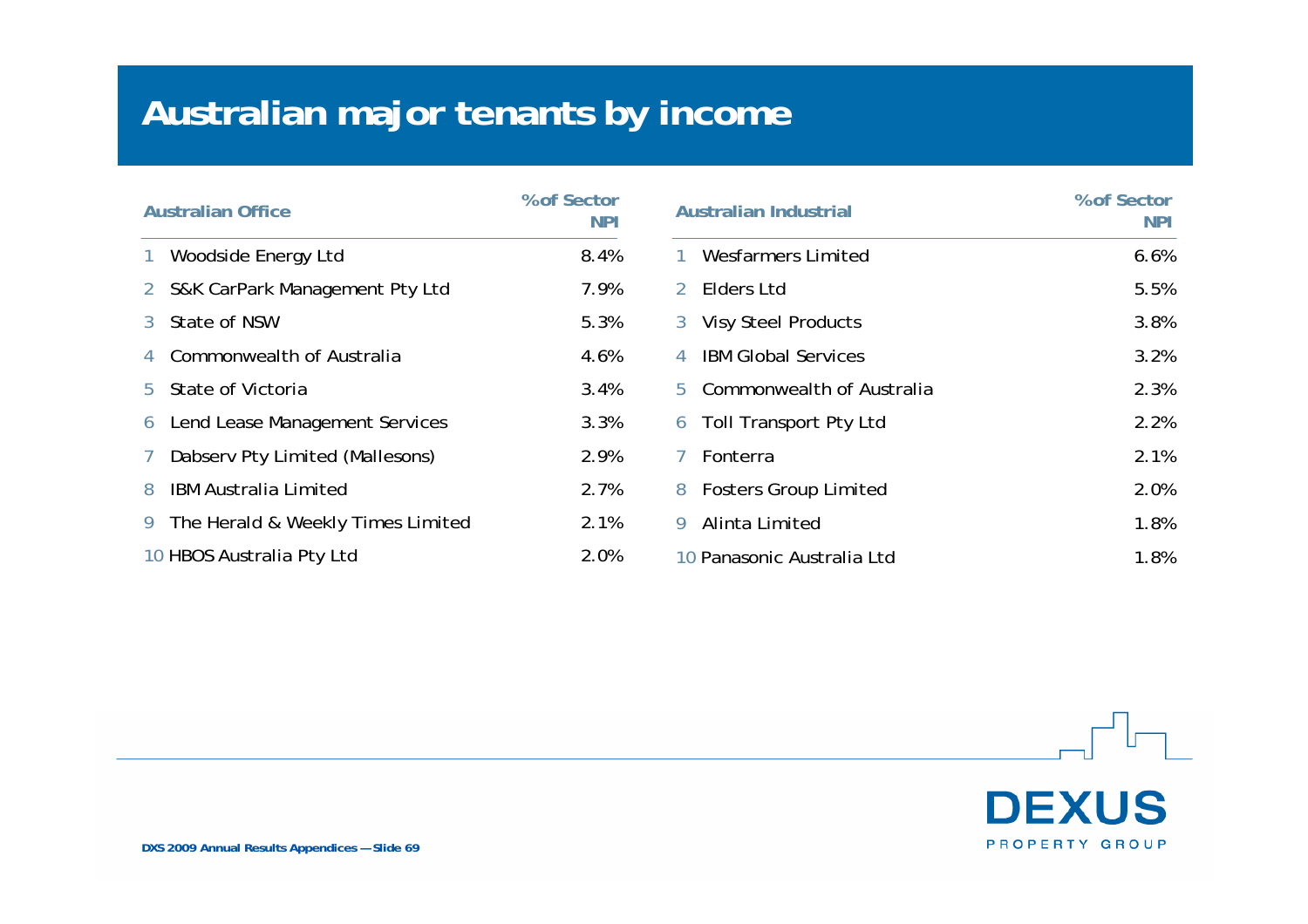# **International major tenants by income**

| <b>North America Industrial</b> |                                    | % of Sector<br><b>NPI</b> |
|---------------------------------|------------------------------------|---------------------------|
| 1                               | <b>Whirlpool Corporation</b>       | 16.5%                     |
| 2                               | AT&T Corporation                   | 2.2%                      |
| 3                               | Savvis Communication Corporation   | 1.9%                      |
| 4                               | US Government (TSA)                | 1.6%                      |
| 5.                              | Skechers USA, Inc.                 | 1.3%                      |
| 6                               | Square D Company                   | 1.2%                      |
| 7                               | Graham Webb International          | 1.2%                      |
| 8                               | Domtar Paper Company               | 1.1%                      |
| 9                               | Fedex                              | 1.0%                      |
|                                 | 10 International Business Machines | 1.0%                      |

| <b>Europe Industrial</b>       | % of Sector<br><b>NPI</b> |
|--------------------------------|---------------------------|
| Edeka Südwest                  | 19.5%                     |
| 2 Industriereifenkontor Lüdke  | 9.8%                      |
| 3 Karstadt Vermietungsges. mbH | 7.7%                      |
| 4 Compass                      | 7.7%                      |
| CAF.                           | 6 Ջ%                      |

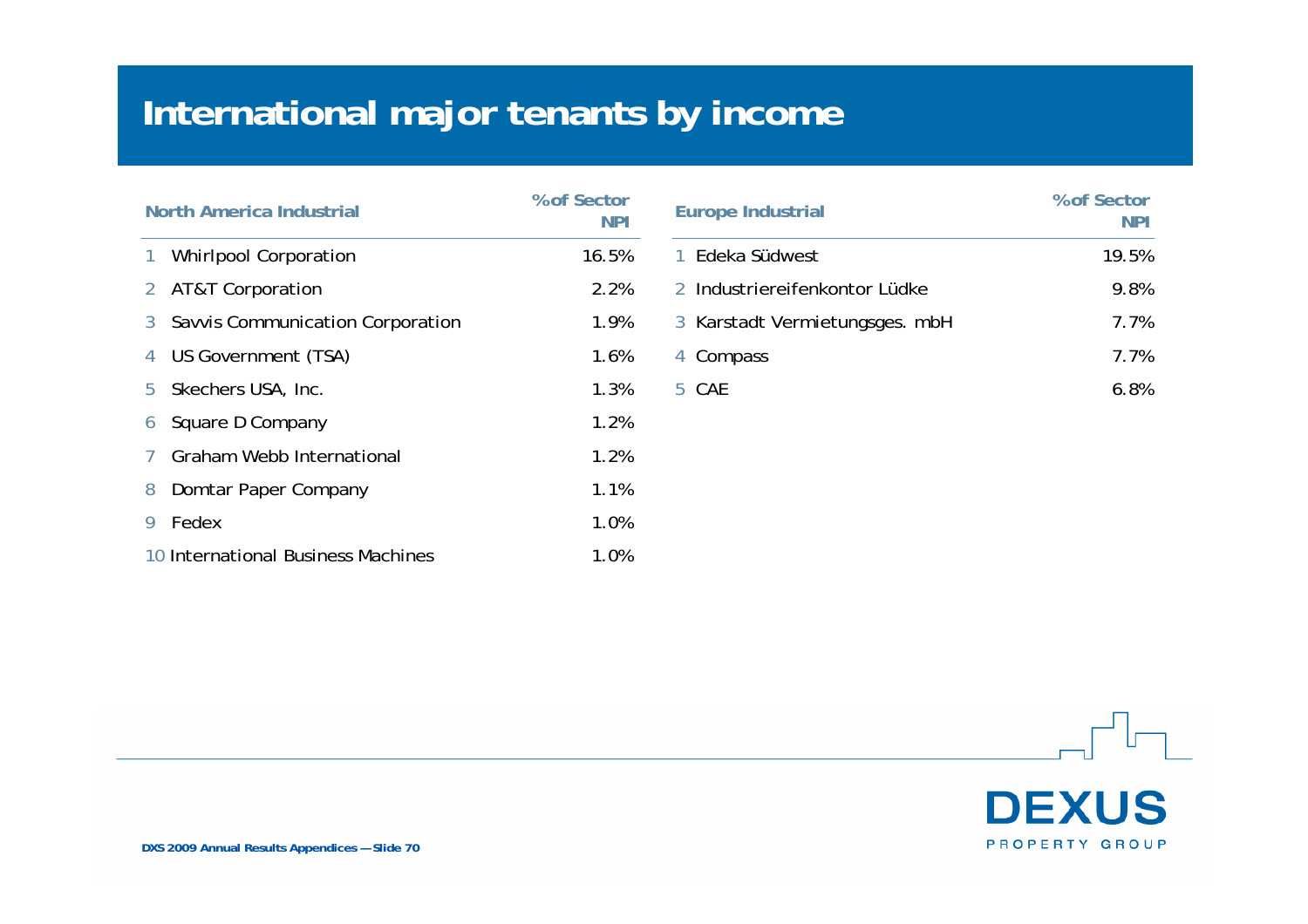# **Retail — Whitford City Shopping Centre, WA**

| Key statistics                     |           |
|------------------------------------|-----------|
| Book value                         | \$270m    |
| Capitalisation rate                | 6.75%     |
| Ownership interest                 | 50%       |
| Centre MAT (\$psm)                 | 7,373     |
| Specialty MAT (\$psm)              | 9,077     |
| Total centre MAT growth (\$psm)    | $(0.1\%)$ |
| Total centre MAT growth (\$pa)     | (1.5%)    |
| Total specialty MAT growth (\$psm) | 0.5%      |
| Total specialty MAT growth (\$pa)  | (2.7%)    |
| Specialty occupancy cost           | 14.7%     |
| Net property income                | \$16.1m   |
| Like for like growth               | 4.5%      |
| Occupancy (area)                   | 99.9%     |
| Average lease duration (income)    | 4.5yrs    |

**DEXUS** PROPERTY GROUP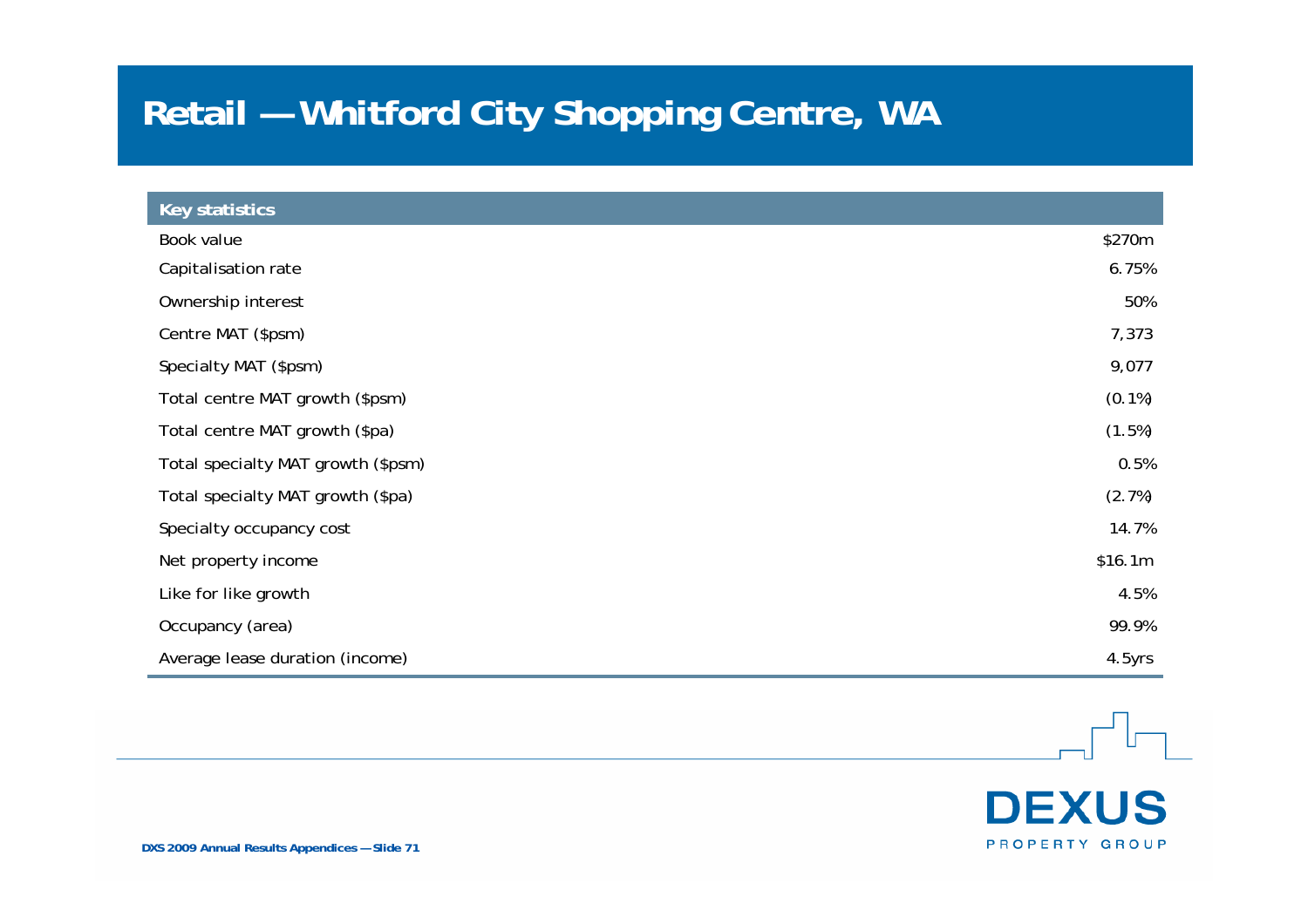#### **Australia/New Zealand office — lease expiry**



Area **In**come

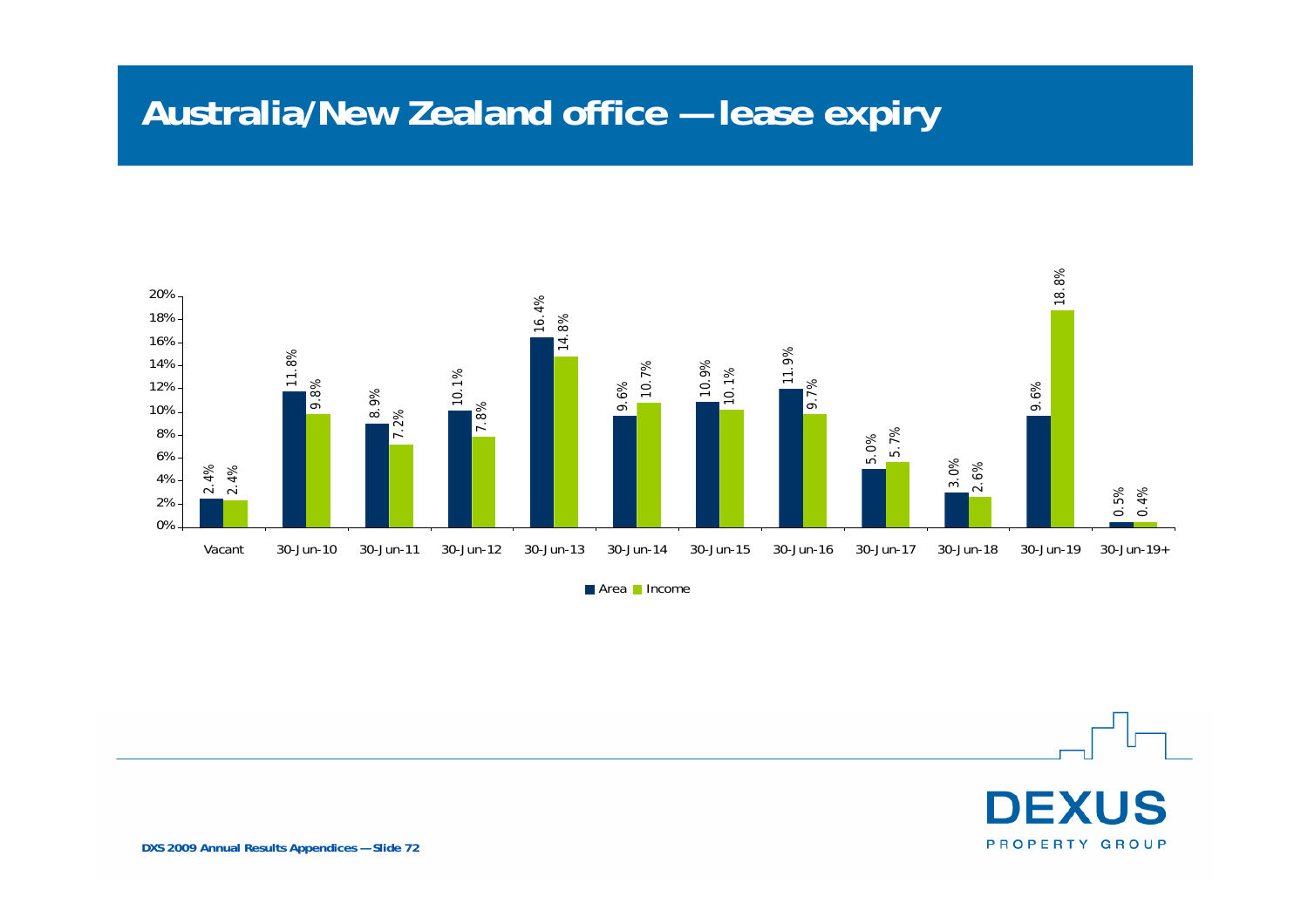# **Australian industrial — lease expiry**



Area Income

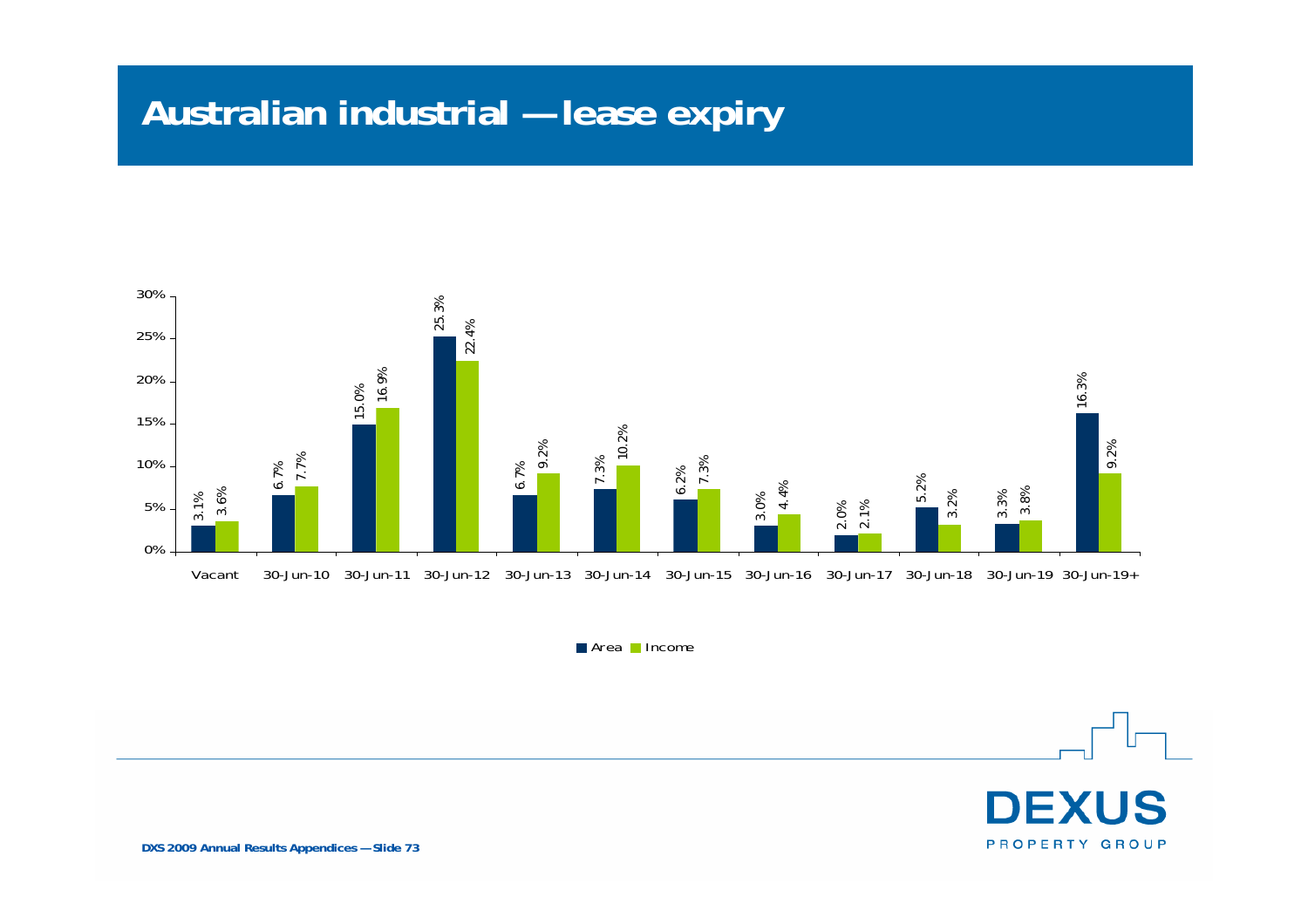#### **North American industrial – lease expiry**



Area **I**ncome

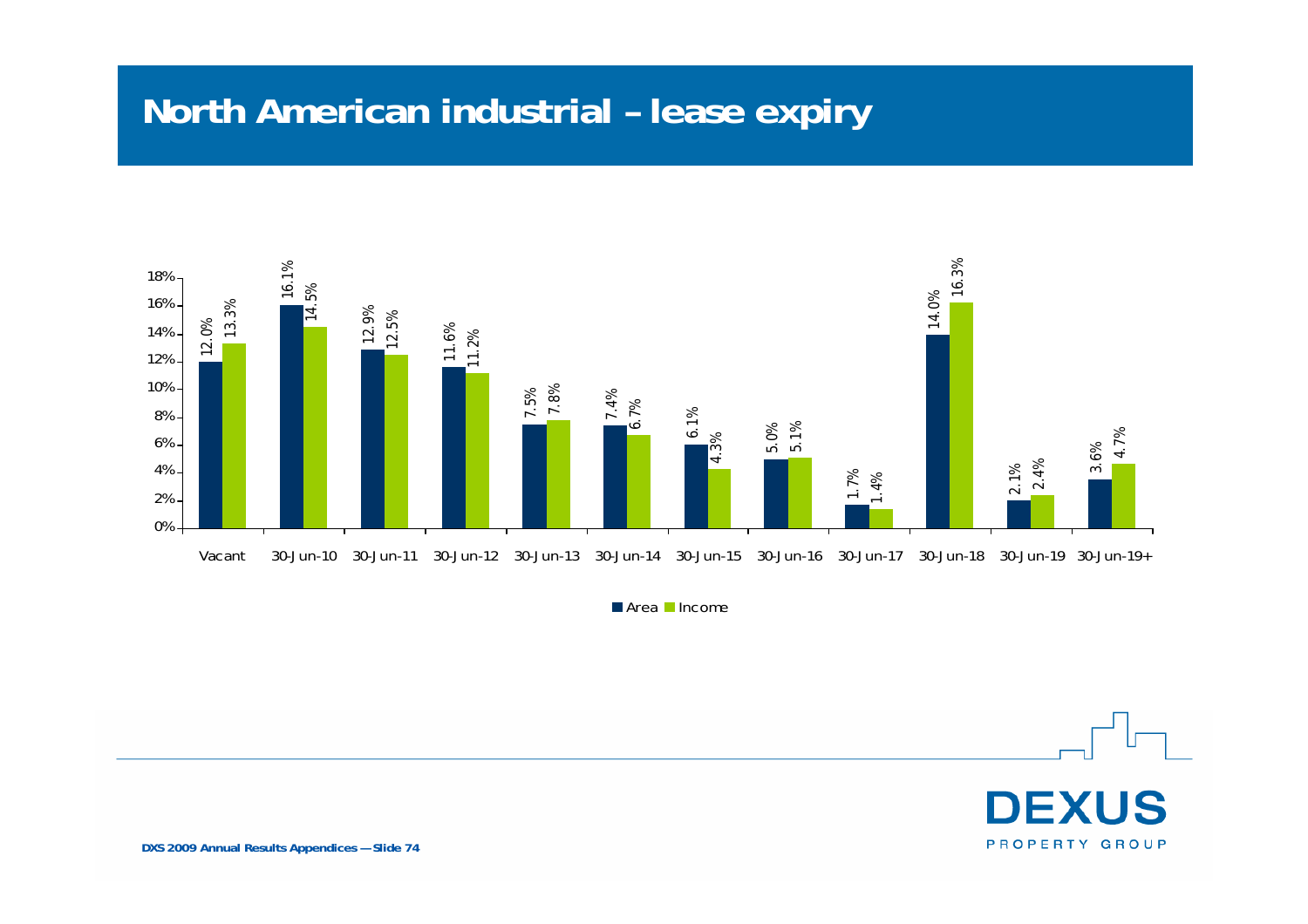#### **European industrial – lease expiry**





Area **Income** 



**CUS** D PROPERTY GROUP

**DXS 2009 Annual Results Appendices — Slide 75**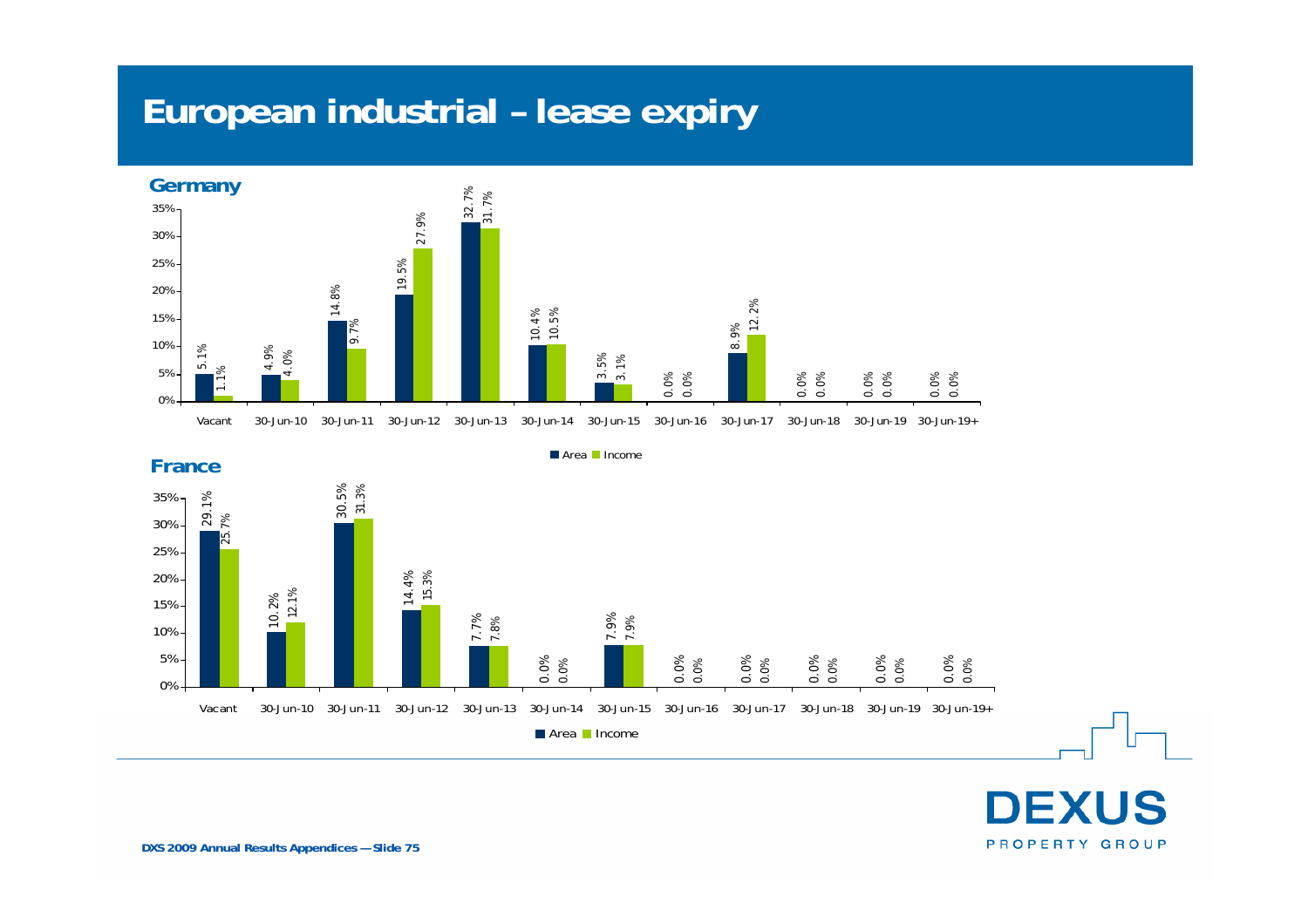#### **Glossary**

- $\mathbf{r}$  **Constant currency**: Items shown at Constant currency for FY09 have been restated using the June 08 average FX rates for comparative purposes.
- **Distribution adjustments**: Includes all distribution adjustments except for revaluations and impairments, unrealised MTM of derivatives and deferred tax.
- **Distribution payout policy**: Distribution paid will be 70% of funds from operations (FFO) subject to total taxable income being less than 70% of FFO.
- **Gearing**: Gearing is represented by Interest Bearing Liabilities (excluding deferred borrowing costs) less cash divided by Total Tangible Assets (excluding derivatives and deferred and current tax assets) less cash. Covenant gearing is the same definition but not adjusted for cash. Covenant gearing as at 30 June 2009 was 32.0%.
- **Management EBIT**: Comprises Responsible Entity fee revenue, third party fee revenue and corporate expenses including all staff costs for the DEXUS group. Following internalisation in Feb 08, Responsible Entity fee revenue and the corresponding fee paid are eliminated in the statutory financial statements.
- **Non-cash items**: Includes revaluations, impairment of PP&E, deferred tax benefit, derivative MTM and impairment of intangibles
- **Operating earnings**: Comprises net property income and Management EBIT less Responsible Entity fees paid.
- **Portfolio value**: Unless otherwise stated, Portfolio value is represented by investment properties, property, plant & equipment and investments accounted for using the equity method, and excludes cash and other assets.
- **Responsible Entity fees**: In this presentation Responsible Entity fees are shown at cost following internalisation in Feb 08. This Responsible Entity fee expense and the corresponding management fee revenue are eliminated in the statutory financial statements as the management company is a wholly owned consolidated entity.
- **Securities on issue**: FFO per security is based on the average weighted units on issue prior to the Theoretical Ex-Rights Price (TERP) adjustment. In accordance with AASB133 the weighted average number of securities for earnings (EPS) purposes is adjusted by a factor equal to the security price immediately prior to issue divided by the TERP.

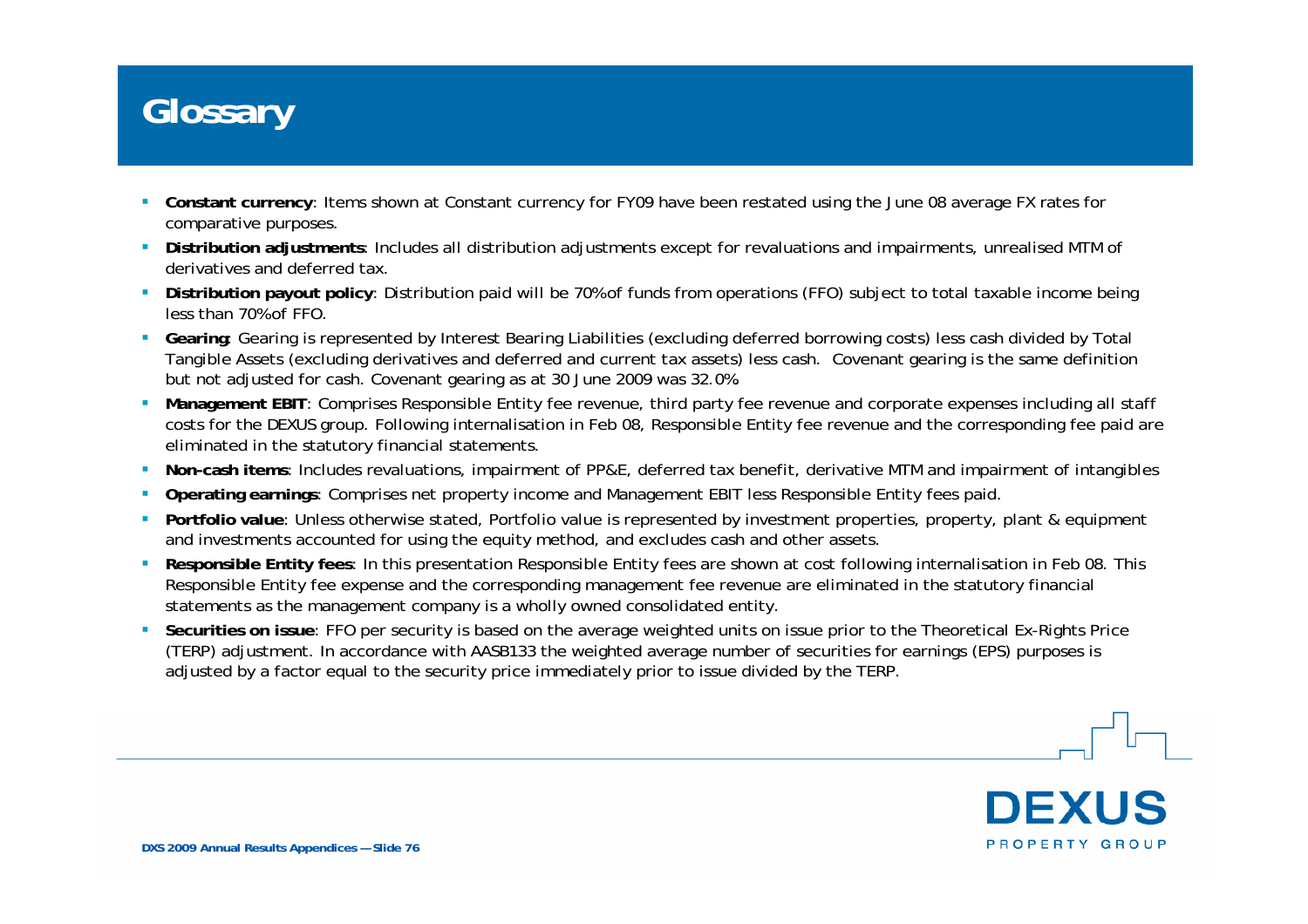# **Important Information**



r Hi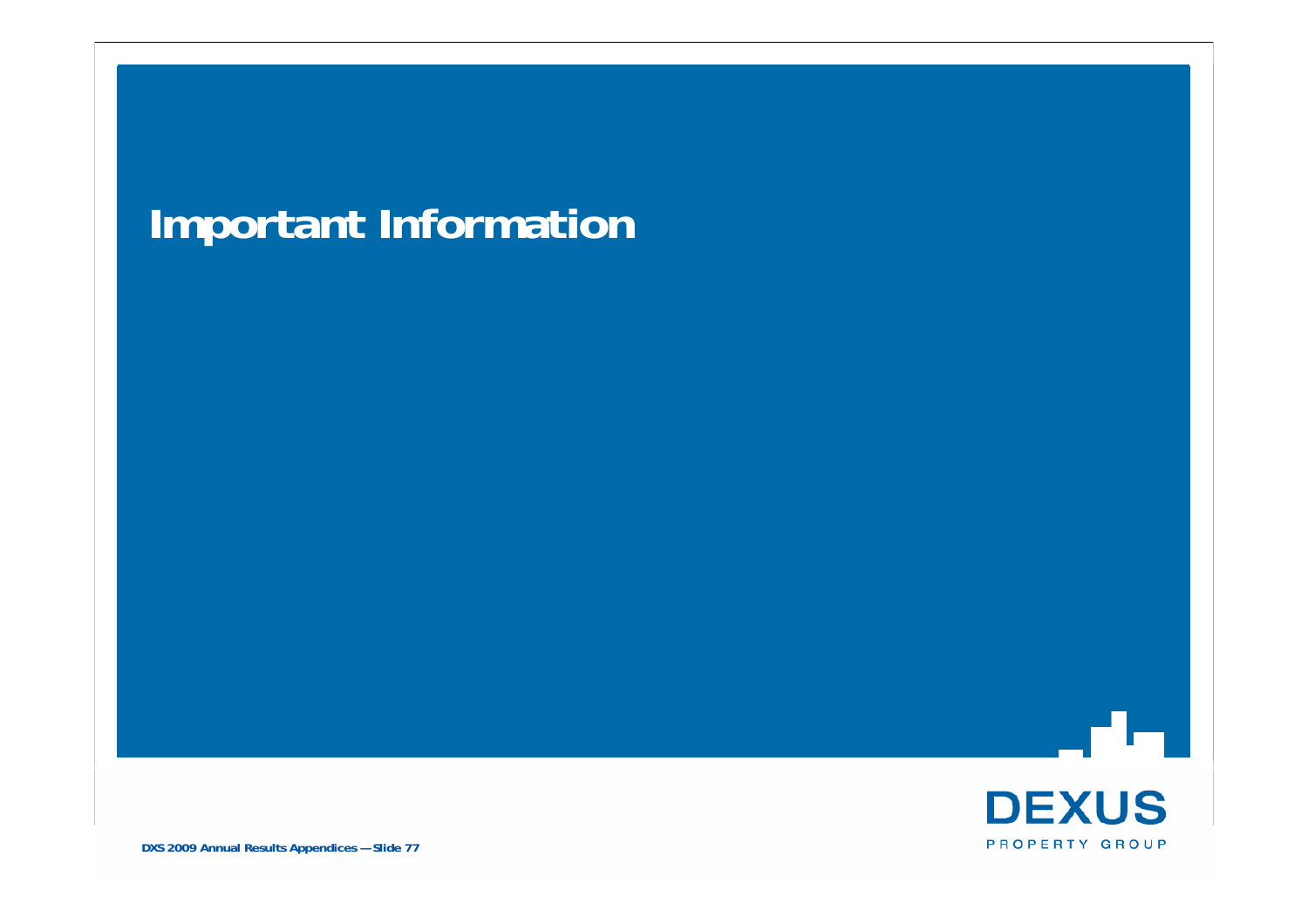#### **Important Information**

- $\overline{\phantom{a}}$  This presentation is issued by DEXUS Funds Management Limited (DXFM) in its capacity as responsible entity of DEXUS Property Group (ASX:DXS). It is not an offer of securities for subscription or sale and is not financial product advice.
- Information in this presentation including, without limitation, any forward looking statements or opinions (the Information) may be subject to change without notice. To the extent permitted by law, DXFM, DEXUS Property Group and their officers, employees and advisers do not make any representation or warranty, express or implied, as to the currency, accuracy, reliability or completeness of the Information and disclaim all responsibility and liability for it (including, without limitation, liability for negligence). Actual results may differ materially from those predicted or implied by any forward looking statements for a range of reasons outside the control of the relevant parties.
- $\blacksquare$  The information contained in this presentation should not be considered to be comprehensive or to comprise all the information which a DEXUS Property Group security holder or potential investor may require in order to determine whether to deal in DEXUS Property Group stapled securities. This presentation does not take into account the financial situation, investment objectives and particular needs of any particular person.
- г The repayment and performance of an investment in DEXUS Property Group is not guaranteed by DXFM, any of its related bodies corporate or any other person or organisation.
- $\mathcal{L}_{\mathcal{A}}$ This investment is subject to investment risk, including possible delays in repayment and loss of income and principal invested.